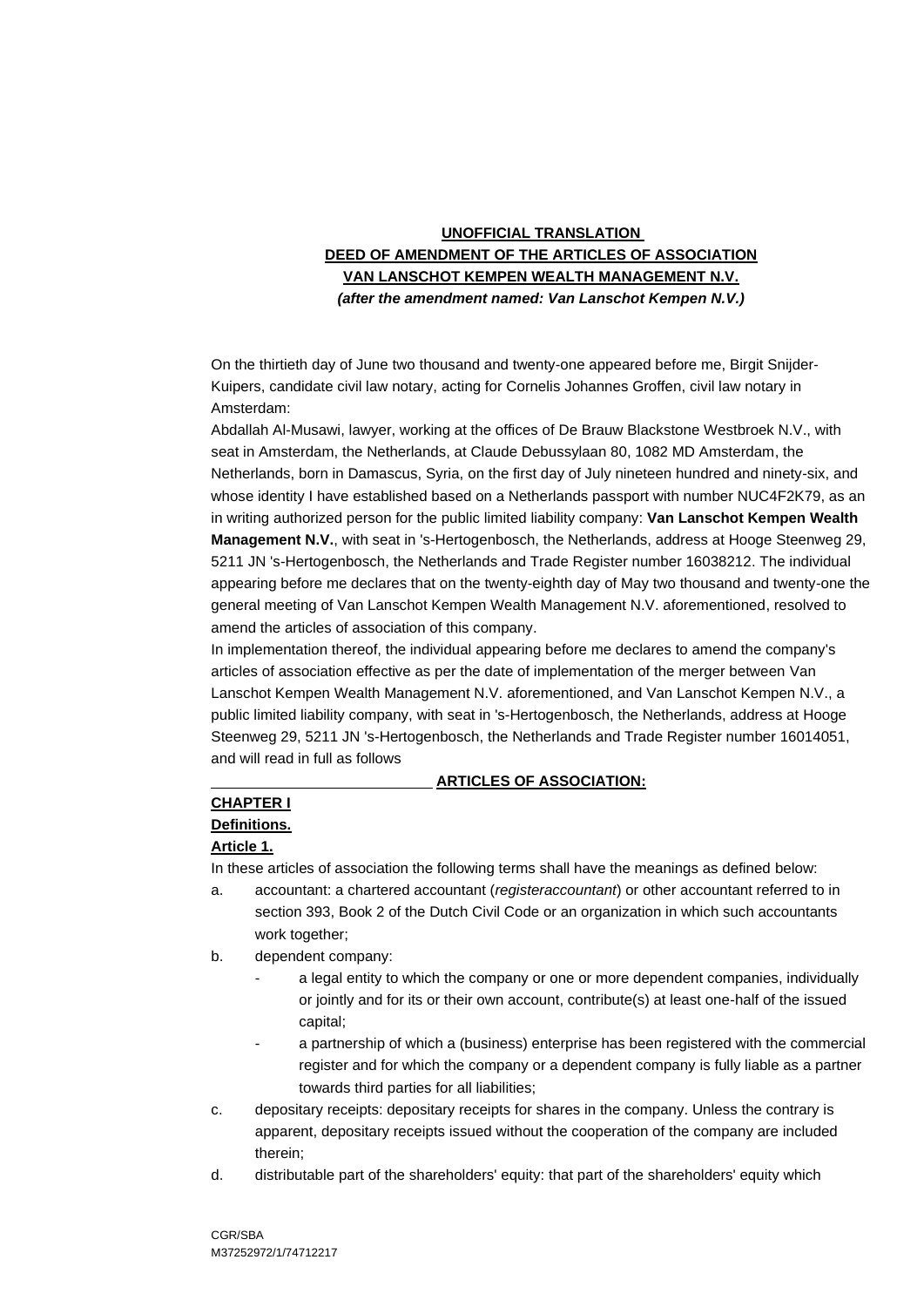exceeds the paid and called up capital plus the reserves which are required to be maintained by law;

- e. general meeting: the corporate body composed of shareholders with voting rights and others holding voting rights;
- f. general meeting of shareholders: the meeting of shareholders and other persons entitled to attend meetings;
- g. group company: a legal entity or company within the meaning of section 24b, Book 2 of the Dutch Civil Code which is united with the company in a group;
- h. holders of depositary receipts: holders of depositary receipts issued with the cooperation of the company. Unless the contrary is apparent, those persons who as a result of a right of usufruct on shares have the rights granted by the law to holders of depositary receipts for shares issued with the cooperation of a company are included therein;
- i. in writing: a message transmitted by letter, by telecopier, by e-mail or by any other means of electronic communication provided the relevant message or document is legible and reproducible, unless the law or the articles of association provide otherwise;
- j. record date: the twenty-eighth day prior to the day of a general meeting of shareholders (or, as the case may be, the day referred to in Article 36, paragraph 3, or the day that at any time is set by law as record date), in order to determine which persons are deemed to be the persons entitled to voting rights and/or the right to attend general meetings of shareholders for the meeting concerned;
- k. subsidiary:
	- a legal entity in respect of which the company or one or more of its subsidiaries, whether or not pursuant to an agreement with other persons holding voting rights, may, individually or jointly, exercise more than half of the voting rights in the general meeting of members or shareholders of that legal entity;
	- a legal entity of which the company or one or more of its subsidiaries are a member or a shareholder and, whether or not pursuant to an agreement with other persons holding voting rights, may, individually or jointly, appoint or dismiss more than half of the members of the Board of Management or the Supervisory Board, even when all those entitled to vote take part in the voting;

all this subject to the provisions of subsection 3 of section 24a, Book 2 of the Dutch Civil Code;

A company operating under its own name, for the debts of which the company or one or more subsidiaries is fully liable as a partner towards creditors, shall be treated as a subsidiary;

- l. the annual meeting: the general meeting of shareholders convened to consider the annual accounts and the report of the Board of Management; and
- m. trust office: the trust office which has been designated by the Board of Management with the approval of the Supervisory Board for the purpose of issuing depositary receipts for ordinary shares A in the company with the cooperation of the company.

#### **CHAPTER II**

## **Name, registered office and object.**

## **Article 2. Name and seat.**

- 1. The name of the company is: Van Lanschot Kempen N.V.
- 2. Its registered office is in 's-Hertogenbosch.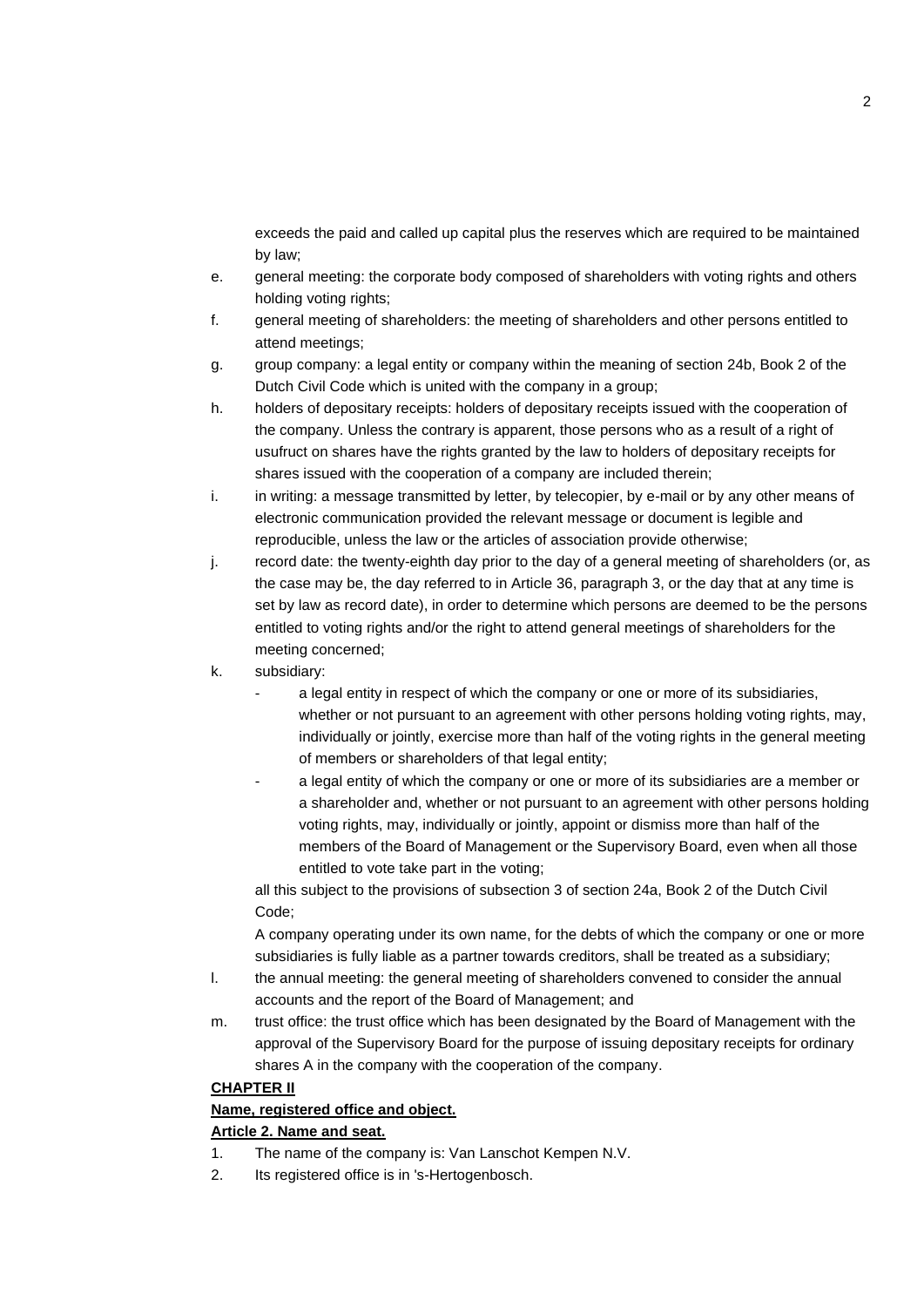#### **Article 3. Objects.**

The objects of the company are: to carry on the business of banking and of dealings in stock exchange securities, to administer the property of others, to act as insurance agents, to participate in, to manage, to administer and to finance other companies and/or enterprises, and to perform all kinds of other activities and to render all kinds of other services which are connected therewith or may be conducive hereto, aII this to be interpreted in the widest sense, including the provision of security for debts of group companies.

In pursuing the above objects the company shaII, within the scope of a proper banking management, direct itseIf to the Iasting interest of aII those who are associated with the company and the business connected with it.

In particular the company shall have as its object the continuation of the business of the partnership of F. van Lanschot which has been carried on since seventeen hundred and thirty-seven.

#### **CHAPTER III**

#### **Capital and shares. Registers.**

#### **Article 4. Authorised capital. Classes of shares.**

- 1. The authorised capital amounts to one hundred and fifty million euro (EUR 150,000,000).
- 2. It is divided in shares of one euro (EUR 1) each, as follows:
	- seventy-five million (75,000,000) ordinary shares A; and
		- seventy-five million (75,000,000) preference shares C.
- 3. All shares shall be registered shares. No share certificates shall be issued.
- 4. Where in these articles of association the terms "shares" and "shareholders" are used they shall, unless the contrary is apparent, be taken to mean all classes of shares referred to in paragraph 2, and the holders thereof.

#### **Article 5. Registers of shareholders.**

- 1. The Board of Management shall keep a register in which the names and addresses of all holders of ordinary shares A are recorded.
- 2. The Board of Management shall also keep a separate register in which the names and addresses of all holders of preference shares C are recorded.
- 3. Each shareholder and each person holding a right of usufruct or a right of pledge on a share is obliged to notify the company in writing of his address.
- 4. Each register shall record the date on which the shares are acquired by the shareholder, the date of acknowledgement or official service, and the amount paid on each share.
- 5. All entries and notes in a register shall be signed with due observance of the rules of representation of article 19.
- 6. Extracts from a register shall be non-negotiable.
- 7. The registers shall also be subject to the provisions of section 85, Book 2 of the Dutch Civil Code.

## **CHAPTER IV**

#### **Issuance of shares.**

#### **Article 6. Competent corporate body.**

1. Shares shall be issued pursuant to a resolution of the Board of Management. The resolution shall be subject to the approval of the Supervisory Board. The extent of this authority of the Board of Management shall be established by a resolution of the general meeting and shall at most relate to all unissued shares of the authorised capital, as applicable now or at any time in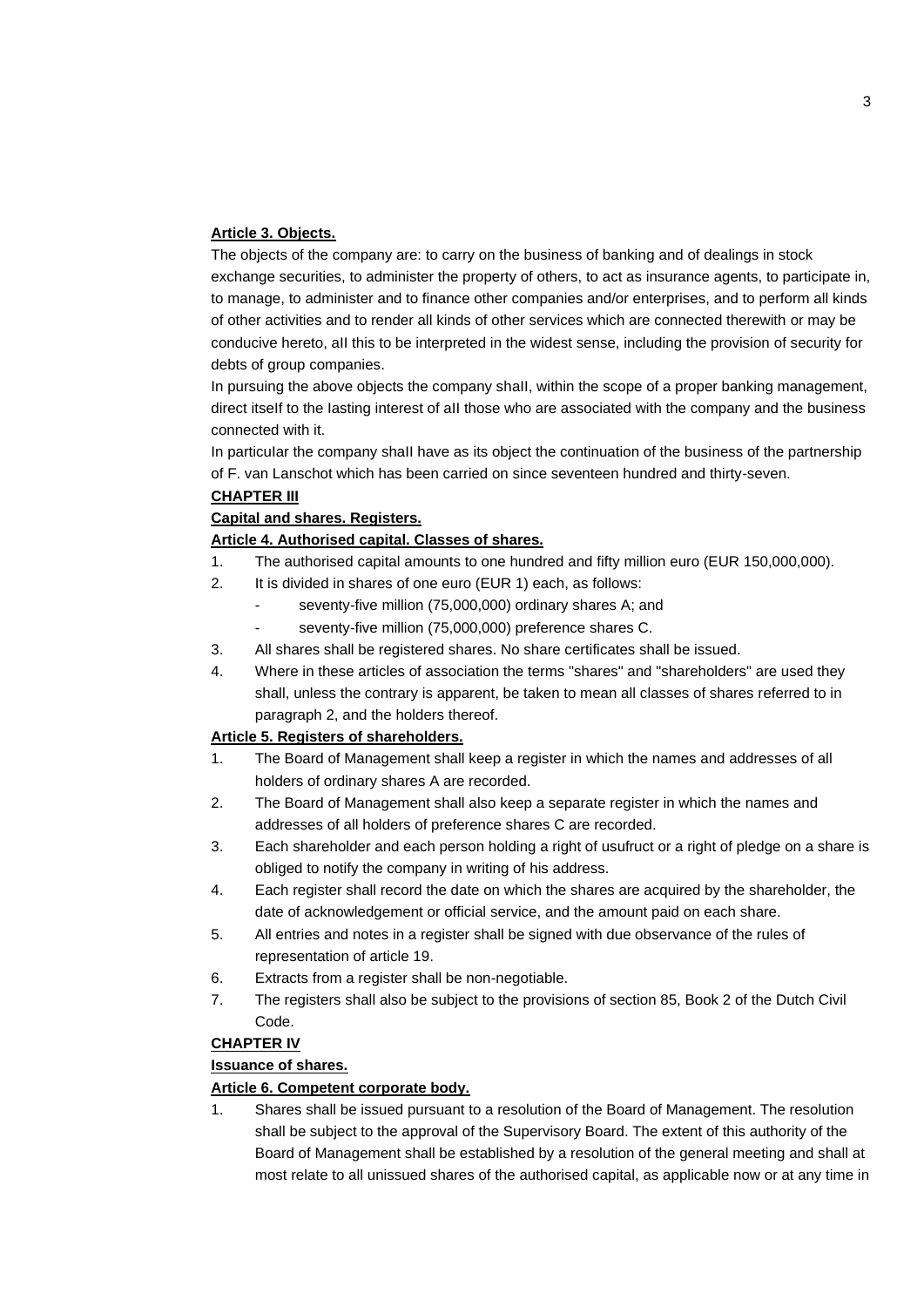the future. The duration of this authority shall be established by a resolution of the general meeting and shall be for a period of maximum five years.

- 2. Designation of the Board of Management as the corporate body competent to issue shares may be extended by the articles of association or by a resolution of the general meeting for a period not exceeding five years in each case. The number of shares which may be issued shall be determined at the time of this designation. Designation by resolution of the general meeting cannot be revoked unless determined otherwise at the time of designation.
- 3. Upon termination of the authority of the Board of Management, the issuance of shares shall thenceforth require a resolution of the general meeting, save where another corporate body has been designated by the general meeting.
- 4. A resolution by the general meeting to issue shares or to designate another corporate body as the corporate body competent to issue, may only be adopted on the motion of the Board of Management. The motion is subject to the approval of the Supervisory Board.
- 5. The provisions of paragraph 1 to 4 inclusive shall be equally applicable to the granting of rights to subscribe for shares but shall not be applicable to the issue of shares to persons exercising a previously granted right to subscribe for shares.
- 6. In the event of an issue of preference shares C a general meeting of shareholders shall be convened, to be held not later than twelve months after the date on which preference shares C were issued for the first time. The agenda for that meeting shall include a resolution relating to the repurchase or cancellation of the preference shares C. If the resolution to be adopted in respect of this item on the agenda is not directed at the repurchase or cancellation of the preference shares C, a general meeting of shareholders shall be convened and held, in each case within twelve months of the previous meeting, the agenda of these meetings shall include a resolution relating to the repurchase or cancellation of the preference shares C, until such time as no more preference shares C shall be issued. The foregoing provisions of this paragraph do not apply to preference shares C issued pursuant to a resolution or with concurrence of the general meeting.
- 7. Moreover section 96, Book 2 of the Dutch Civil Code shall be applicable to the issue of shares and the granting of rights to subscribe for shares.

#### **Article 7. Share issue terms. Pre-emptive right.**

- 1. The price and other terms and conditions of issue shall be determined by the resolution to issue shares. Except as provided in section 80, subsection 2, Book 2 of the Dutch Civil Code, the issue price shall not be lower than par.
- 2. Each holder of ordinary shares A shall have a pre-emptive right to any issue of ordinary shares A, proportional to the aggregate amount of his ordinary shares A. The same shall apply to the granting of rights to subscribe for ordinary shares A.
- 3. The pre-emptive right may be restricted or excluded by a resolution of the Board of Management. The resolution shall be subject to the approval of the Supervisory Board. The authority granted to the Board of Management shall terminate on the date of termination of the authority of the Board of Management to issue shares.

Paragraph 1 to 4 inclusive of article 6 shall be applicable by analogy.

4. Shareholders shall have no pre-emptive right with respect to shares which will be issued against non-cash contributions. Nor shall shareholders have a pre-emptive right with respect to shares which or for which the depositary receipts will be issued to employees of the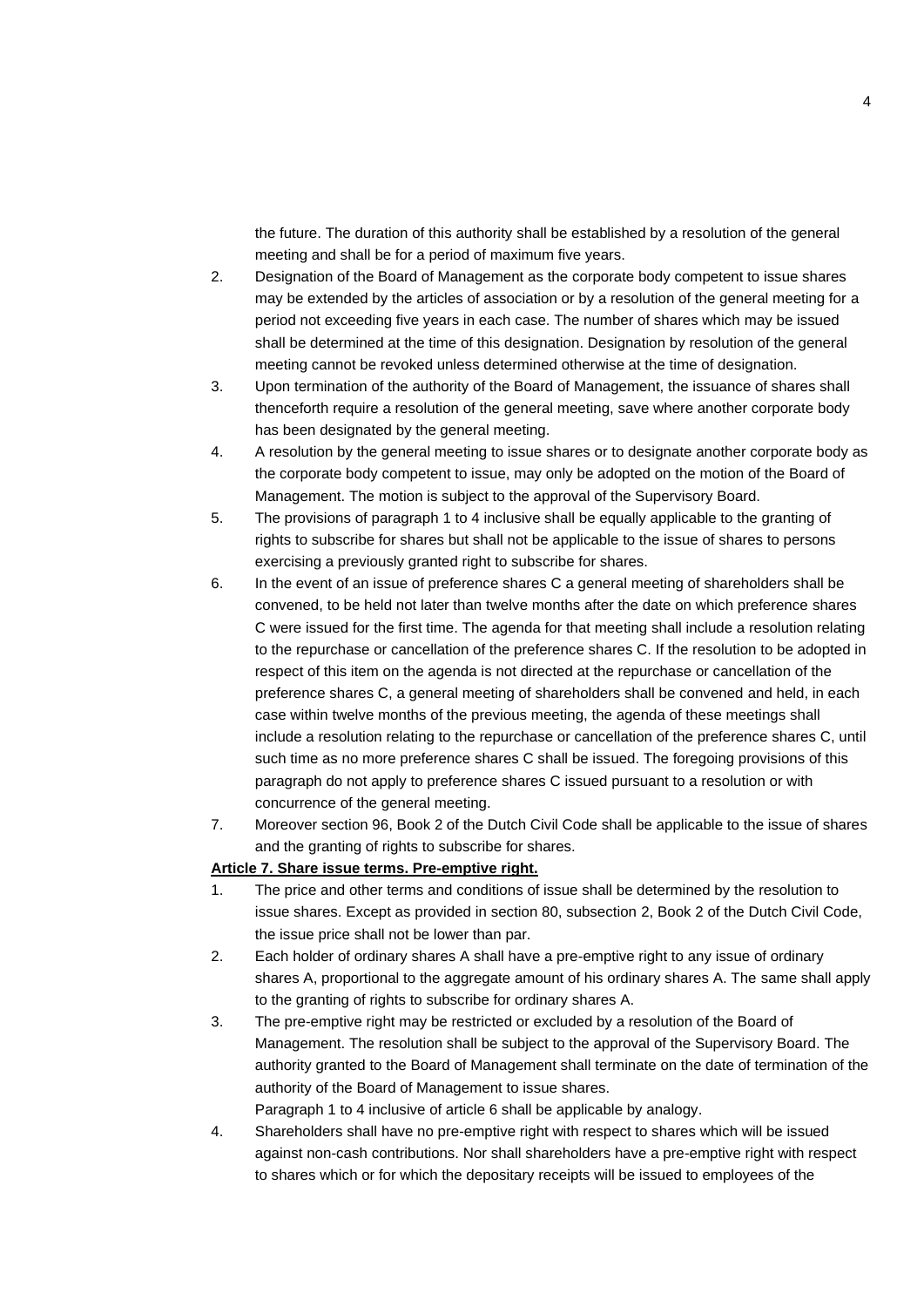company or of a group company.

5. Moreover, sections 96a and 97, Book 2 of the Dutch Civil Code shall be applicable to the conditions of issue and pre-emptive rights.

## **Article 8. Payment on shares.**

- 1. On subscription for each ordinary share A, payment thereon shall be made in the full amount of the nominal value and, if the share is subscribed for at a higher amount, of the difference between such amounts, without prejudice to the provisions of section 80, paragraph 2, Book 2 of the Dutch Civil Code.
- 2. On subscription for each preference share C, payment thereon shall be made of at least onequarter of the nominal value.
- 3. Further payments on preference shares C shall not be made until such payment has been called for by the company. A call for further payments shall be made pursuant to a resolution of the Board of Management. The resolution is subject to the approval of the Supervisory Board.
- 4. Payment on preference shares C shall only be made in cash. Payment on ordinary shares shall be made in cash, unless another contribution has been agreed on.
- 5. The Board of Management shall be authorised, without the prior approval of the general meeting, to perform legal acts relating to non-cash contributions on ordinary shares and the other legal acts referred to in section 94, Book 2 of the Dutch Civil Code.
- 6. Moreover, sections 80, 80a, 80b and 94b, Book 2 of the Dutch Civil Code shall be applicable to payments on shares and non-cash contributions.

## **CHAPTER V**

## **Own shares and depositary receipts for those shares.**

## **Article 9. Acquisition.**

- 1. The company may acquire fully paid up shares in its own capital or depositary receipts therefor, but only for no consideration or if:
	- a. the distributable part of the shareholders' equity is at least equal to the purchase price, and
	- b. the nominal value of the shares in its capital or depositary receipts therefor which the company acquires, holds or holds on lien or which are held by a subsidiary company does not exceed one fifth of the issued capital.
- 2. The Board of Management shall require the authorization of the general meeting for an acquisition for valuable consideration. This authorization shall be valid for a maximum of eighteen months. The general meeting shall determine in the authorization how many shares or depositary receipts therefor may be acquired, how they may be acquired and between what upper and lower limits the price must lie.
- 3. The company may, without the authorization referred to in paragraph 2, acquire shares in its own capital or depositary receipts therefor in order to transfer these, pursuant to a regulation in force for them, to employees of the company or of a group company. These shares or the depositary receipts thereof must be included in an official list of a stock exchange.
- 4. Shares in the company's own capital or depositary receipts therefor shall be acquired or disposed of pursuant to a resolution of the Board of Management. The resolution shall be subject to the approval of the Supervisory Board, without prejudice to the provisions in paragraph 2.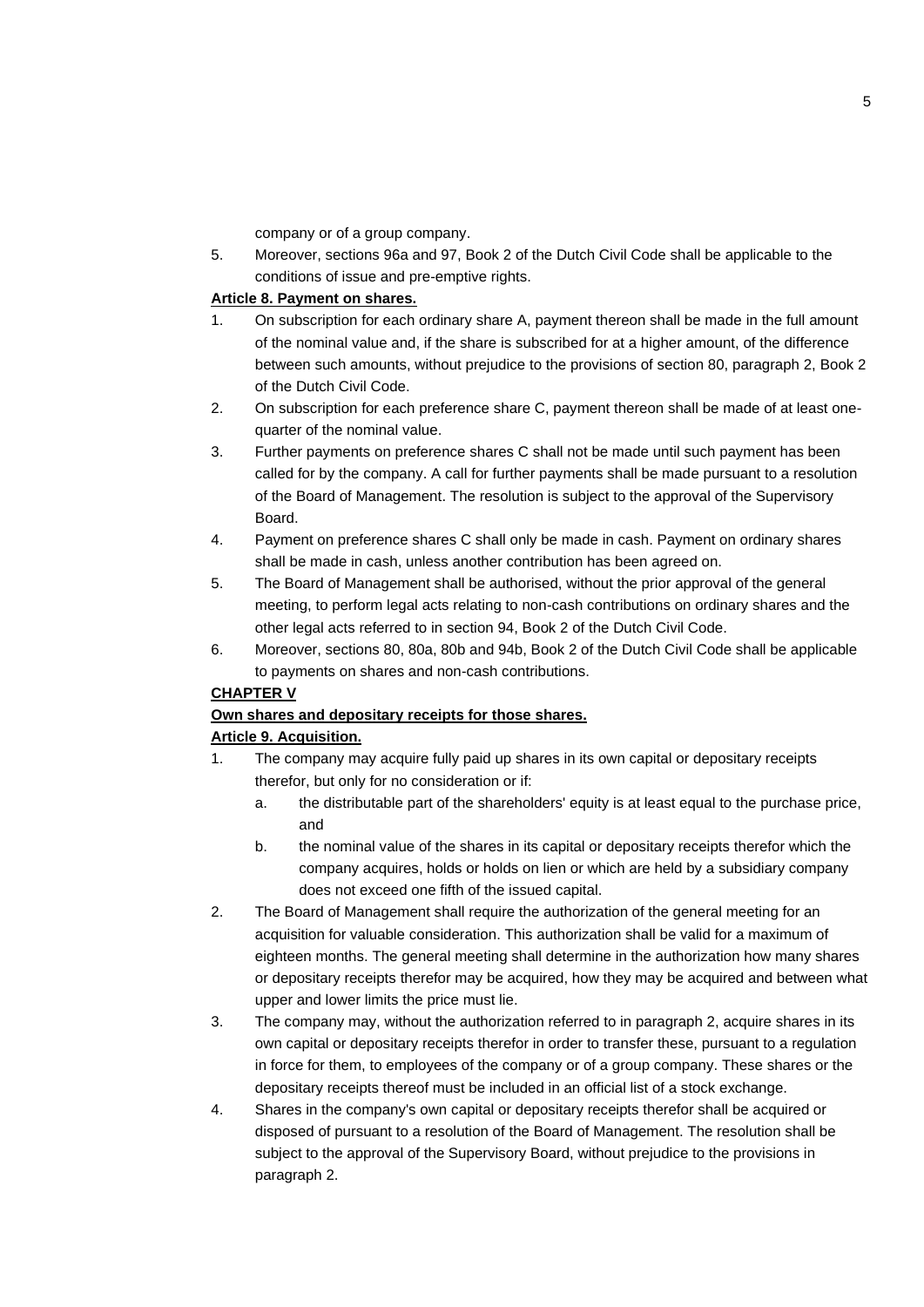- 5. On shares or depositary receipts therefor held by the company, no distributions are made, unless such shares or depositary receipts therefor are encumbered with a right of usufruct or pledge (excluding a statutory pledge). Shares or depositary receipts therefor on which pursuant to this paragraph 5 no distribution shall be made to the company, shall not be counted when calculating the allocation and entitlements to profits.
- 6. Moreover, sections 89a, 95, 98, 98a, 98b, 98c, 98d and 118, Book 2 of the Dutch Civil Code shall be applicable to shares in its own capital owned by the company or depositary receipts therefor.

## **CHAPTER VI**

## **Reduction of capital.**

## **Article 10.**

- 1. The general meeting may, but only on the motion of the Board of Management which has been approved by the Supervisory Board, resolve to reduce the issued capital:
	- a. by cancelling shares; or

b. by reducing the amount of the shares by an amendment of the articles of association. A resolution of the general meeting to reduce the issued capital shall designate the shares to which the resolution relates and provide for the implementation of the resolution.

- 2. A resolution to cancel can only pertain to:
	- a. shares held by the company itself or for which it holds the depositary receipts; or
	- b. all preference shares C.
- 3. In the event of cancellation of preference shares C the nominal amount or the paid in part thereof respectively shall be paid, increased by the dividend according to article 32, which dividend shall be calculated over the relevant period of time, with deduction of interim dividend.
- 4. Partial repayment on shares or discharge from the obligation to pay is only possible to implement a resolution to reduce the amount of the shares. Such a repayment or discharge must be effected:
	- a. in respect of all shares; or
	- b. in respect of either the preference shares C, or the ordinary shares A.

Any partial repayment on shares or discharge from the obligation to pay shall be made in proportion to all shares affected thereby. The proportionality requirement may be deviated from with the consent of all relevant shareholders.

5. Moreover, the provisions of sections 99 and 100, Book 2 of the Dutch Civil Code shall be applicable to the reduction of capital.

## **CHAPTER VII**

## **Transfer and delivery. Restricted rights.**

#### **Article 11.**

*Deleted*.

## **Article 12. Transfer of shares.**

1. A transfer of a share or a restricted right thereto shall require a deed of transfer and, except in the event the company itself is party to that legal act, acknowledgement in writing by the company of the transfer.

The acknowledgement shall be given in the deed, or by a dated statement embodying such acknowledgement on the deed or on a copy or extract thereof duly authenticated by a civil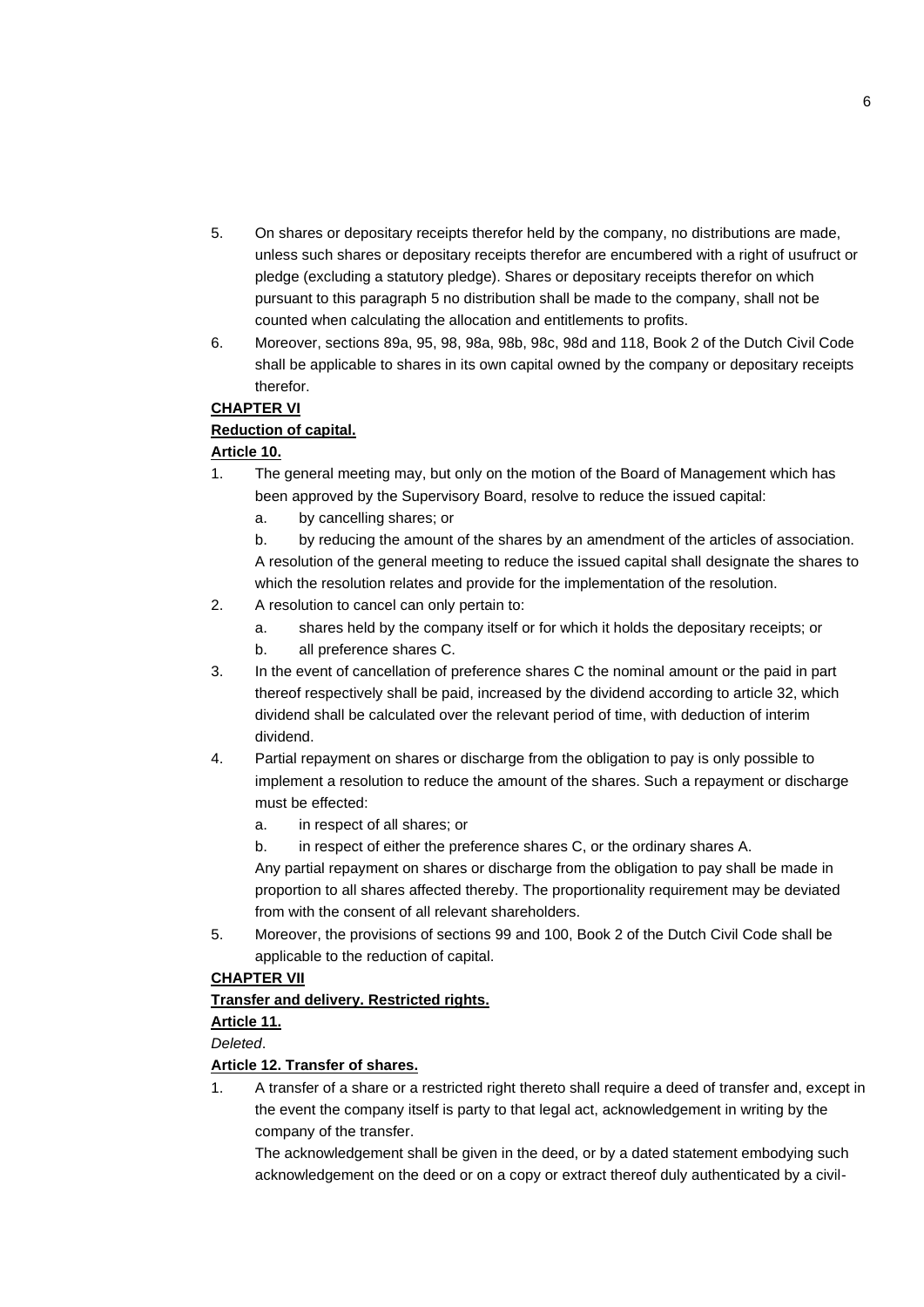law notary or by the transferor. Service of such deed, copy or extract on the company shall be deemed to be equal to acknowledgement.

The transfer of not fully paid-up preference shares C may only be acknowledged through an instrument of transfer with an officially recorded fixed date.

- 2. A right of pledge may also be established on a share without acknowledgement by or service on the company. In such cases, section 239, Book 3 of the Dutch Civil Code shall be equally applicable, whereby the notification of pledge by a holder of a pledge on shares as referred to in subsection 3 of that section, shall be replaced by acknowledgement by or service on the company.
- 3. The acknowledgement shall be signed with due observance of the provisions on representation of article 19.

#### **Article 13. Usufruct.**

- 1. The shareholder shall have the right to vote on shares on which a right of usufruct has been established.
- 2. Contrary to the preceding paragraph, the usufructuary shall have the right to vote if so provided for upon the establishment of the right of usufruct.
- 3. A shareholder without the right to vote and a usufructuary with the right to vote shall have the rights conferred by law upon the holders of depositary receipts issued for shares with the cooperation of the company. A usufructuary without the right to vote shall not have the rights referred to in the preceding sentence.
- 4. The shareholder shall have the rights attached to the share with respect to the acquisition of shares, provided that the shareholder reimburses the usufructuary for the value of these rights to the extent that such rights are vested in the latter pursuant to his right of usufruct.

## **Article 14. Pledge.**

Upon the establishment of a right of pledge on a share, the right to vote may not be vested in the pledgee. The latter shall not have the rights conferred by law upon the holders of depositary receipts issued for shares with the co-operation of a company.

#### **CHAPTER VIII**

#### **Management.**

#### **Article 15. Board of Management.**

- 1. The management of the company shall be formed by a Board of Management, consisting of two or more members.
- 2. With due observance of the minimum number of members referred to in the previous paragraph the number of members of the Board of Management shall be established by the Supervisory Board.
- 3. The Supervisory Board shall appoint a chairman from among the members of the Board of Management, and may also appoint a vice-chairman.

## **Article 16. Appointment, suspension and removal.**

- 1. The Supervisory Board shall appoint the members of the Board of Management. It shall notify the general meeting of the intended appointment.
- 2. The Supervisory Board shall not remove a member of the Board of Management before the general meeting has been consulted on the intended removal.
- 3. The Supervisory Board may suspend a member of the Board of Management.
- 4. Each suspension may be extended one or more times, but not for more than three months in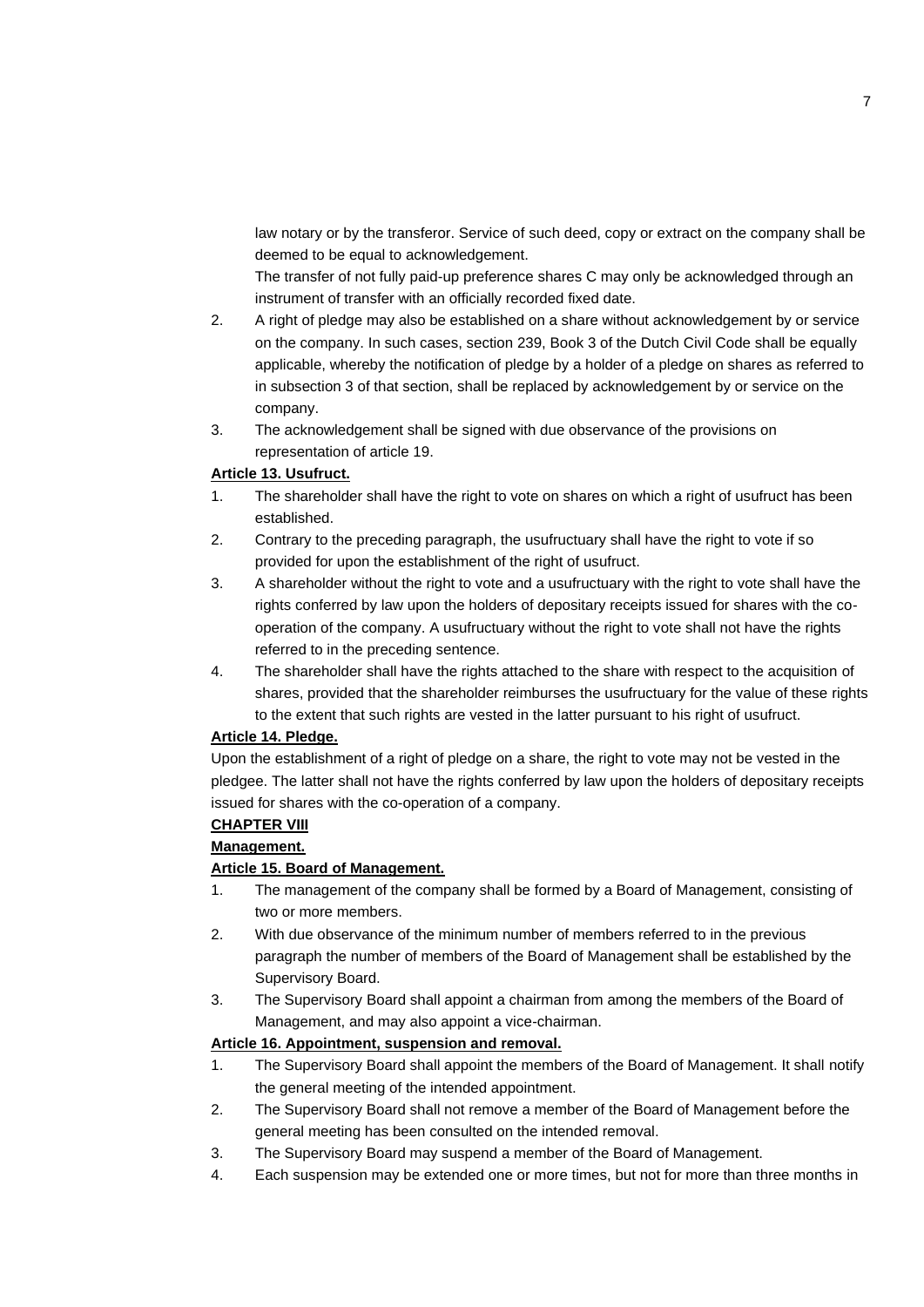the aggregate. If no decision has been made to remove the suspension or to dismiss the member by the end of that period the suspension shall end.

5. Moreover, section 158 subsection 10, Book 2 of the Dutch Civil Code shall apply to the appointment and dismissal of the members of the Board of Management.

#### **Article 17. Remuneration.**

- 1. The company has a policy on the remuneration of the Board of Management. The policy shall be proposed by the Supervisory Board and adopted by the general meeting. The remuneration policy is resubmitted to the general meeting for adoption at least every four years after adoption. The resolution to adopt is adopted by the general meeting with the majority of the votes cast prescribed by law. The remuneration policy shall at least contain the subjects as prescribed by Book 2 of the Dutch Civil Code, insofar as they regard the remuneration policy of the Board of Management.
- 2. The remuneration and further terms of employment of the Board of Management shall be determined by the Supervisory Board, with due observance of the policy referred to in paragraph 1. The company prepares an annual remuneration report for the individual members of the Board of Management in compliance with the relevant legal provisions. The remuneration report is submitted annually to the general meeting for an advisory vote.
- 3. If the remuneration of the Board of Management also consists of schemes under which shares and/or rights to subscribe for shares are granted, the Supervisory Board shall submit these schemes to the general meeting for approval. The proposal must as a minimum state the number of shares or rights to subscribe for shares that can be granted to the Board of Management and the conditions for the granting and amending thereof.

## **Article 18. Management duties. Decision-making. Assignment of duties.**

- 1. Except for the restrictions imposed by the articles of association the Board of Management shall be charged with the management of the company.
- 2. The Board of Management shall draw up by-laws regulating the decision-making process of the Board of Management. Such by-laws shall require the approval of the Supervisory Board.
- 3. In assigning its duties, the Board of Management may determine for what duty each member of the Board of Management shall bear special responsibility. The allocation of duties shall require the approval of the Supervisory Board.
- 4. The Board of Management may seek assistance in its duties from officers with the title of director or a title in which the word director forms a part. The appointment of these officers shall be made by the Board of Management. Any such appointment may be revoked at any time by the Board of Management.

The duties, responsibilities and authorities of each officer shall be determined by the Board of Management and may be changed by it at any time.

#### **Article 19. Representation.**

- 1. The Board of Management represents the company. The authorization to represent the company shall be vested jointly in two members of the Board of Management.
- 2. The Board of Management may appoint officers with general or limited powers of representation. Any such appointment may be revoked at any time. Each such officers shall represent the company with due observance of the restrictions imposed on his powers. Their titles shall be determined by the Board of Management.

## **Article 20. Approval of resolutions of the Board of Management.**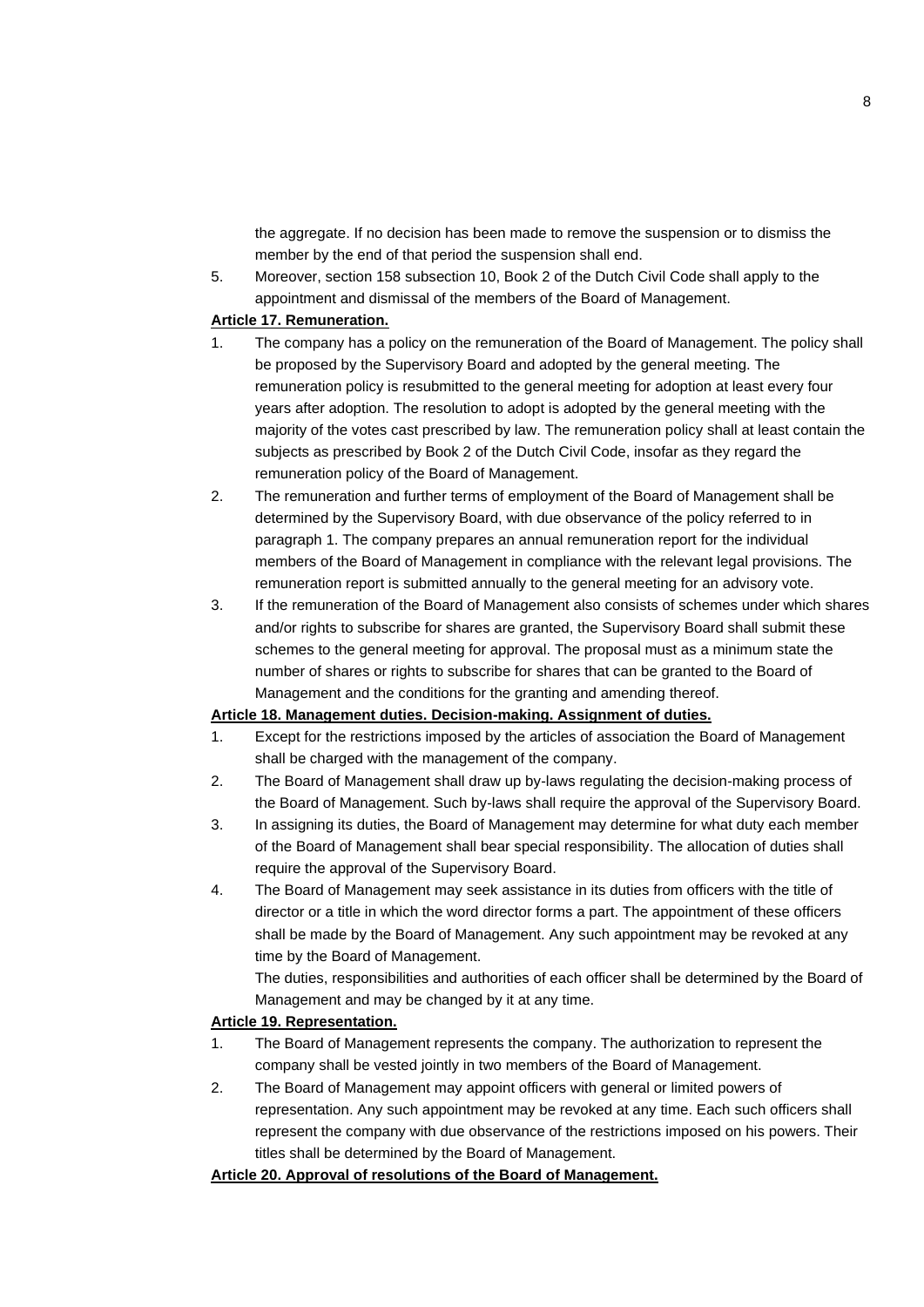- 1. Resolutions of the Board of Management entailing a significant change in the identity or character of the company or its business are subject to the approval of the general meeting, including in any case:
	- a. the transfer of (nearly) the entire business of the company to a third party;
	- b. entering into or breaking off long-term co-operation of the company or a subsidiary with an other legal entity or company or as fully liable partner in a limited partnership (*commanditaire vennootschap*) or general partnership (*vennootschap onder firma*), if this co-operation or termination is of major significance for the company;
	- c. acquiring or disposing of participating interests in the capital of a company of at least one third of the sum of the assets of the company as shown on its balance sheet plus explanatory notes or, if the company prepares a consolidated balance sheet, its consolidated balance sheet plus explanatory notes according to the last adopted annual accounts of the company, by the company or a subsidiary.
- 2. Without prejudice to the other provisions of these articles of association as to that subject, the approval of the Supervisory Board shall be required for the resolutions of the Board of Management relating to:
	- a. the issue and acquisition of shares in and of debentures issued by the company or of debentures issued by a limited partnership (*commanditaire vennootschap*) or a general partnership (*vennootschap onder firma*) of which the company is the active and fully liable partner;
	- b. cooperation with the issue of depositary receipts for shares;
	- c. application for listing or withdrawal of listing of the securities referred to under a and b on any regulated market or multilateral trading facility as referred to in Article 1.1 of the Financial Supervision Act (*Wet op het financieel toezicht*) or another system comparable to these in a non-member state;
	- d. the entering into or the termination of lasting cooperation of the company or a dependent company with another legal entity or company or as active and fully liable partner in a limited partnership (*commanditaire vennootschap*) or general partnership (*vennootschap onder firma*), if such cooperation or termination is of fundamental importance to the company;
	- e. the acquisition of a participation worth at least a quarter of the amount, or a lower threshold to be determined by the Supervisory Board, of the issued capital plus reserves according to the company's balance sheet plus explanatory notes, by it or a dependent company in the capital of another company, and any drastic increase or decrease of such a participation;
	- f. investments requiring an amount equal to at least a quarter of the company's issued capital plus reserves according to its balance sheet plus explanatory notes, or a lower threshold to be determined by the Supervisory Board;
	- g. a proposal to amend the articles of association;
	- h. a proposal to dissolve the company;
	- i. a petition for bankruptcy or a request for suspension of payments (*surséance van betaling*);
	- j. the termination of the employment of a considerable number of the company's employees or of a dependent company's employees simultaneously or within a short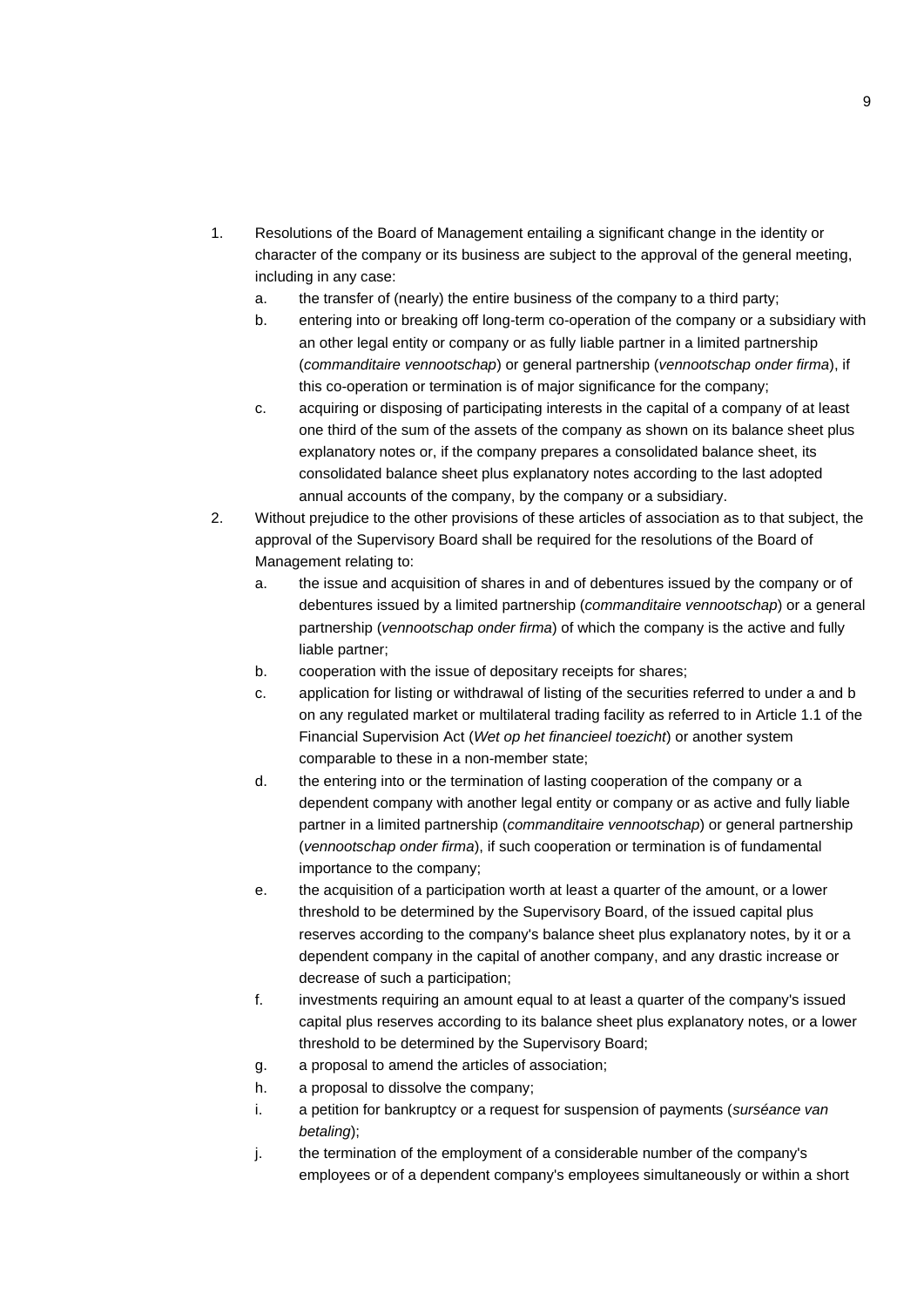period of time;

- k. a significant change in the employment conditions of a substantial number of the company's or of a dependent company's employees;
- l. a proposal to reduce the issued share capital of the company; and
- m. a proposal to merge or to demerge within the meaning of Part 7, Book 2 of the Dutch Civil Code.
- 3. The Supervisory Board may require other resolutions of the Board of Management than those specified in paragraph 2, to be subject to its approval. The Board of Management shall be notified in writing of such resolutions, which shall be clearly specified.
- 4. The lack of approval by the general meeting for a resolution as meant in paragraph 1, or by the Supervisory Board for a resolution as meant in paragraphs 2 and 3, with the exception of paragraph 2 sub m, shall not affect the authority of the Board of Management or members of the Board of Management to represent the company.

#### **Article 21. Absence or inability to act.**

In the event of the absence of or inability to act of a member of the board of management, the remaining members of the board of management shall be temporarily charged with the management of the company, provided that at least two of the members of the board of management are not absent or unable to act. In the event of the absence or inability to act of all the members of the board of management or of all the members save one, the supervisory board shall be temporarily charged with the management of the company and shall have the authority to delegate the management of the company temporarily to one or more persons, whether or not from among its members. "Unable to act" means that a managing director is temporarily unable to perform his/her/its duties as

a result of:

- a. suspension;
- b. illness; or
- c. inaccessibility.

## **CHAPTER IX**

## **Supervisory Board.**

## **Article 22. Number of members. Profile.**

- 1. The company shall have a Supervisory Board. Only natural persons may be member of the Supervisory Board. The Supervisory Board shall have at least three members and at the most nine.
- 2. With due observance of this minimum and maximum, the number of members of the Supervisory Board shall be determined by the Supervisory Board.
- 3. The Supervisory Board adopts a profile on its size and composition, taking into account the character of the business, its activities and the desired expertise and background of the members of the Supervisory Board. The Supervisory Board shall discuss the profile at each amendment thereof in the general meeting and with the works council.
- 4. Moreover, the sections 140, 158, 159 and 160, Book 2 of the Dutch Civil Code shall apply to the members of the Supervisory Board.

#### **Article 23. Appointment.**

1. Notwithstanding the provisions of paragraph 6, members of the Supervisory Board are appointed by the general meeting at the proposal of the Supervisory Board. The Supervisory Board shall simultaneously inform the general meeting and the works council of the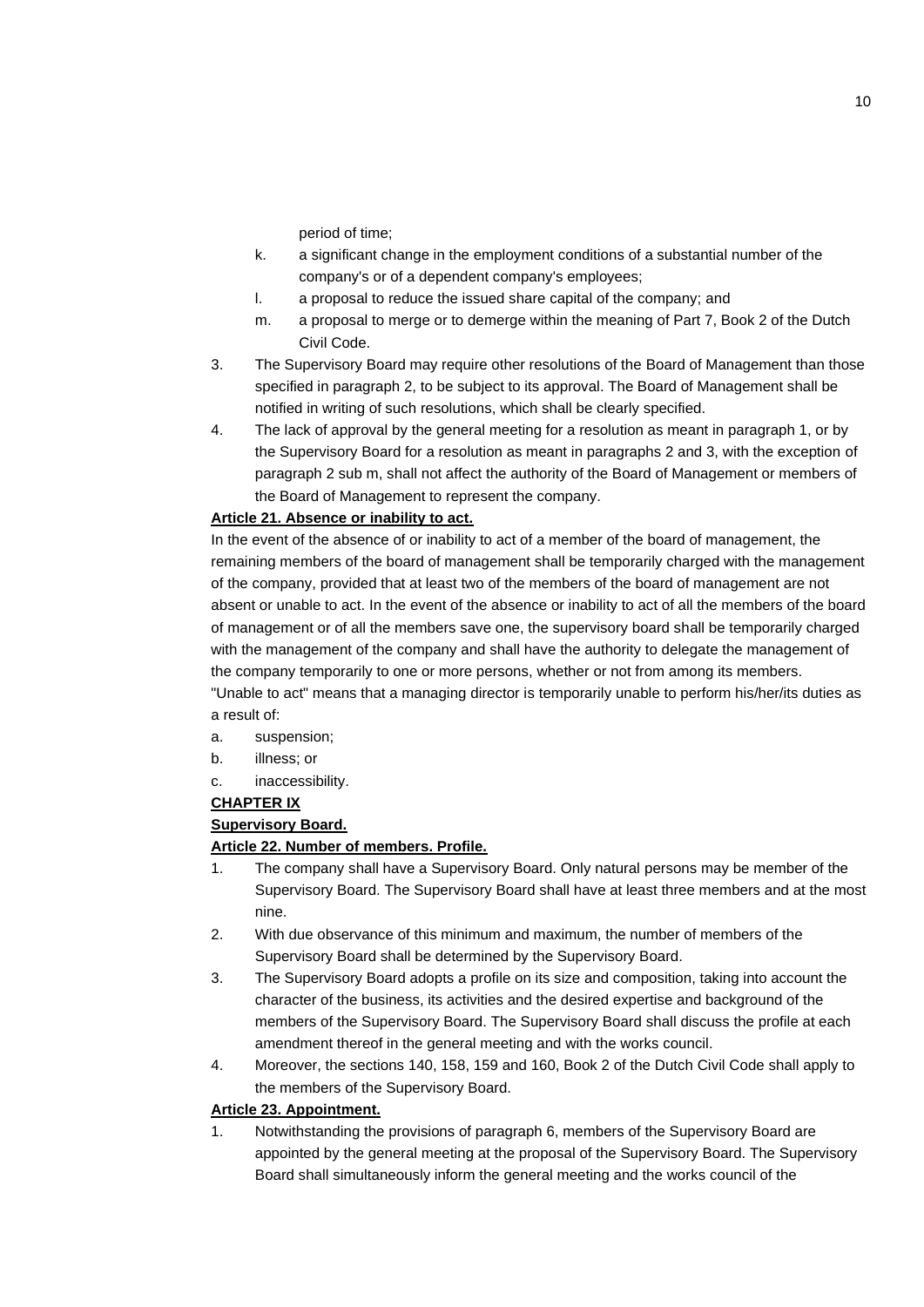nomination. The nomination will state the reasons on which it is based.

- 2. The general meeting and the works council may recommend candidates to the Supervisory Board to be nominated as members of the Supervisory Board. The Supervisory Board shall inform them in time, when, why and in accordance with what profile a vacancy has to be filled in its midst. In case the stronger right of recommendation, as referred to in paragraph 3, applies, the Supervisory Board shall announce that as well.
- 3. With regard to one third of the total number of members of the Supervisory Board, the Supervisory Board shall put a person recommended by the works council on the nomination, unless the Supervisory Board objects to the recommendation because it suspects that the recommended person shall be unsuitable for the exercise of the duties of a member of the Supervisory Board or that the Supervisory Board shall not be composed properly in case of appointment in accordance with the recommendation. If the number of members of the Supervisory Board cannot be divided by three, the closest lower number that can be divided by three shall be taken into account in order to establish the number of members of the Supervisory Board for which the stronger right of recommendation applies.
- 4. A recommendation or nomination as referred to above in this article 23 shall state the candidate's age, his profession, the number of the shares he holds in the capital of the company and the positions he holds or has held, in so far as these are relevant for the performance of the duties of a member of the Supervisory Board. Furthermore, the names of the legal entities of which he is already a member of the Supervisory Board shall be indicated; if those include legal entities which belong to a group, reference of that group will be sufficient. The recommendation and nomination to appoint or re-appoint must be accounted for. In case of re-appointment, the performance in the past period of the candidate as a member of the Supervisory Board shall be taken into account.
- 5. If the Supervisory Board objects to a recommendation as referred to in paragraph 3, it shall inform the works council of its objection and the reasons on which the objection is based. The Supervisory Board shall forthwith enter into consultation with the works council in order to reach agreement on the recommendation. If the Supervisory Board establishes that no agreement can be reached, a representative of the Supervisory Board designated for that purpose shall request the Commercial Division of the Amsterdam Court of Appeal to declare the objection well-founded. The request shall not be filed before the lapse of four weeks after the consultation with the works council started. The Supervisory Board shall put the recommended person on the nomination if the Commercial Division declares the objection unfounded. If the Commercial Division declares the objection well-founded, the works council can make a new recommendation in accordance with the provision of paragraph 3.
- 6. The general meeting can, by an absolute majority of the votes cast, representing at least one third of the issued capital, reject the nomination. If the general meeting resolves to reject a nomination by an absolute majority while this majority does not represent at least one third of the issued capital, a new meeting can be convened where the nomination can be rejected by an absolute majority of the votes cast. The Supervisory Board shall than prepare a new nomination. Paragraphs 2 up to and including 5 shall apply. If the general meeting does not appoint the nominated person and does not resolve to reject the nomination, the Supervisory Board shall appoint the nominated person.
- 7. Where in the articles of association reference is made to the "works council", this is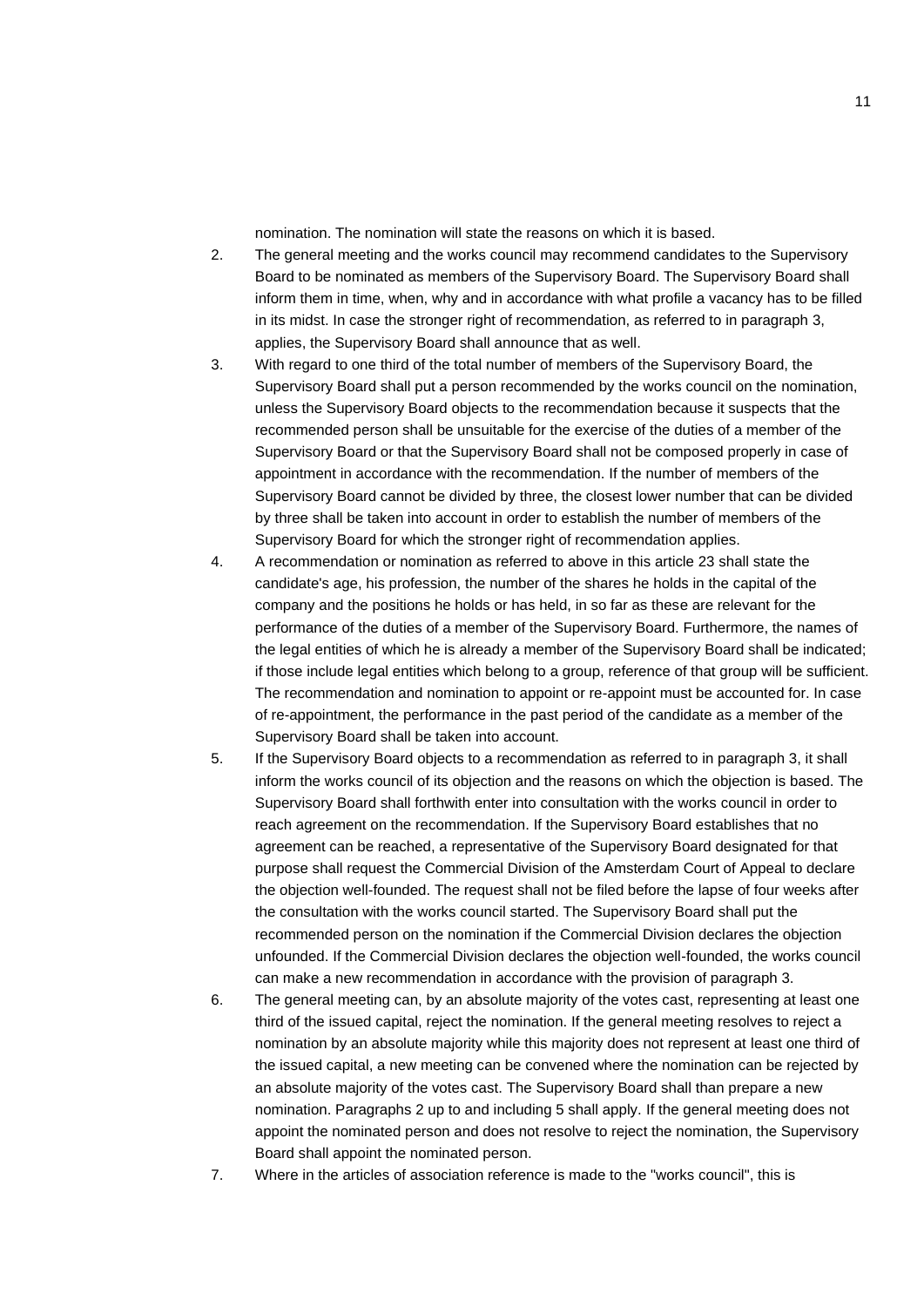understood to mean the works council as referred to in section 158, subsection 11, Book 2 of the Dutch Civil Code. If there are more than one works council the powers as defined in this article 23 shall accrue to these councils separately; in case of a recommendation referred to under paragraph 3, the powers as defined in paragraph 3 will be executed by these councils jointly.

- 8. Moreover, the appointment of members of the Supervisory Board, are made with due observance of the provisions of section 158, Book 2 of the Dutch Civil Code.
- 9. In the event that one or more, but not all, of the members of the supervisory board are absent or unable to act or there are vacancies on the supervisory board, the remaining members of the supervisory board shall be charged with the responsibilities of the supervisory board. If all members of the supervisory board are absent or unable to act or no members of the supervisory board are in office, the board of management shall designate one or more temporary replacements charged with the responsibilities of the supervisory board, including selecting and nominating members of the supervisory board for appointment by the General Meeting in accordance with article 23 without delay.

"Unable to act" means that a member of the supervisory board is temporarily unable to perform his duties as a result of:

- a. suspension;
- b. illness; or
- c. inaccessibility.

#### **Article 24. Resolutions passed in the general meeting of shareholders.**

- 1. Both the making of a recommendation as referred to in article 23 paragraph 2 as well as the resolution to appoint or reject, can be discussed in one and the same general meeting of shareholders, provided that the following provisions of this article 24 are observed.
- 2. The agenda for the meeting shall contain at least the following points for discussion:
	- a. notice of the date and the reasons why the vacancy will arise, the reason why and in accordance with which profile a vacancy is to be filled;
	- b. opportunity for the general meeting to make a recommendation;
	- c. on the condition precedent that no recommendation for another person shall be made by the general meeting: the announcement by the Supervisory Board of the name of the person he wishes to recommend;
	- d. on the condition precedent that no recommendation for another person shall be made by the general meeting: proposal to appoint the proposed person.
- 3. The name of the person whom the Supervisory Board wishes to appoint and the information as referred to in article 23 paragraph 4 shall be stated in the convocation of the general meeting of shareholders or in an agenda which is made available at the company's office for inspection, in which case the convocation shall refer to this agenda.
- 4. The convocation of this meeting may not take place until it is certain:
	- a. that the works council has either made a recommendation as referred to in article 23 paragraph 2 or, when applicable, - article 23 paragraph 3 or has notified not to make such a recommendation, or that a reasonable period of time, determined by the Supervisory Board, to make a recommendation as referred to above has lapsed; and
	- b. if the works council made a recommendation as referred to in article 23 paragraph 3, or, when applicable, - article 23 paragraph 5, the Supervisory Board has nominated the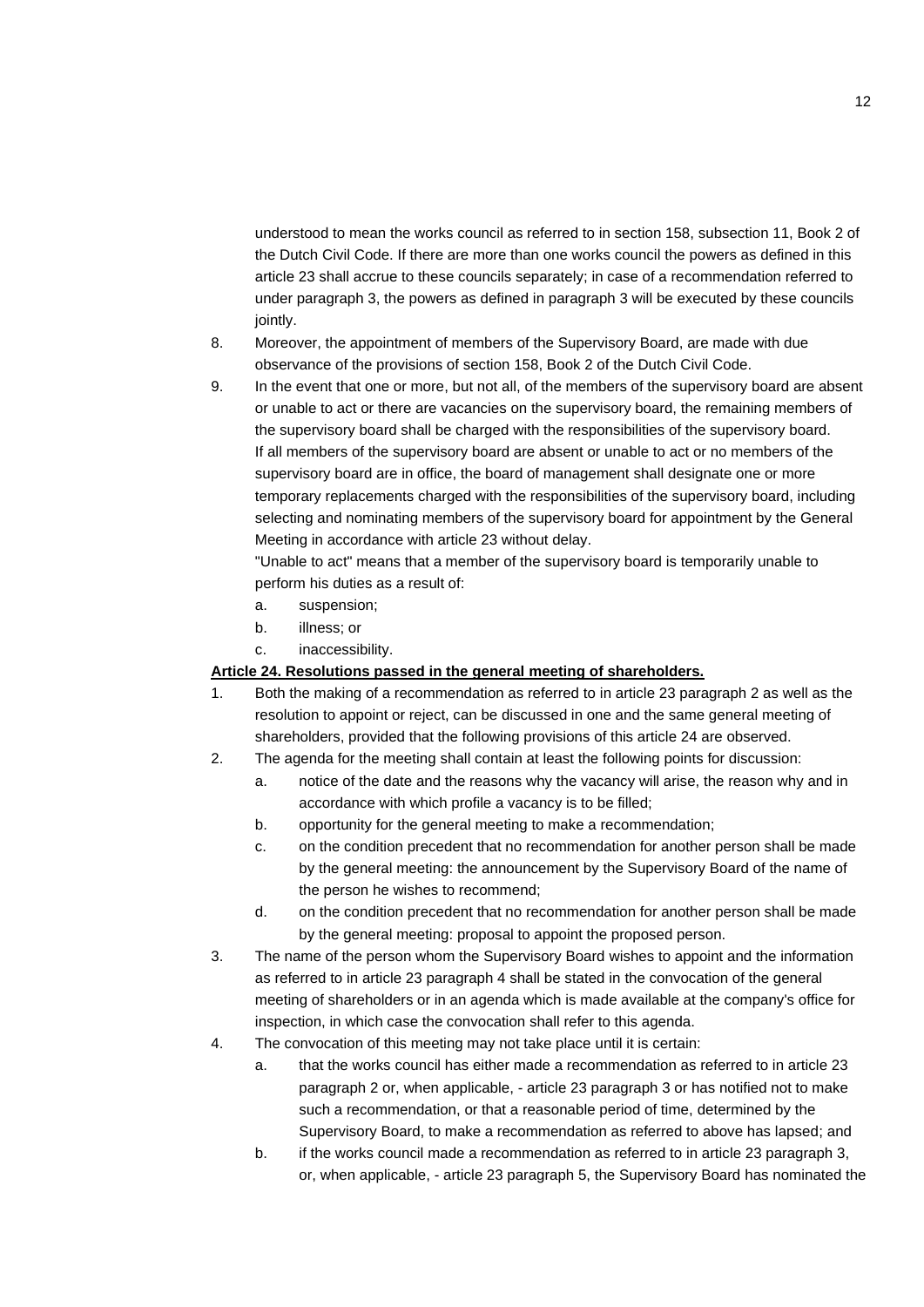proposed person.

#### **Article 25. Retirement, suspension and dismissal of members of the Supervisory Board.**

- 1. Each member of the Supervisory Board shall retire not later than the day on which the first general meeting of shareholders is held after four years have elapsed from his appointment.
- 2. The Supervisory Board members shall retire periodically in accordance with a rotation plan to be drawn up by the Supervisory Board. An amendment to that rotation plan may not result in a member of the Supervisory Board in office resigning against his will before the period for which he has been appointed has expired.
- 3. A resigning member of the Supervisory Board may be re-appointed except for the provisions of section 160, Book 2 of the Dutch Civil Code.
- 4. A member of the Supervisory Board may be dismissed by the Commercial Division of the Amsterdam Court of Appeal.
- 5. A member of the Supervisory Board may be suspended by the Supervisory Board.
- 6. The general meeting can, by an absolute majority of the votes cast, representing at least one third of the issued capital, take a vote of no-confidence in (*het vertrouwen opzeggen*) the Supervisory Board. The reasons for the resolution must be stated. The resolution cannot regard members of the Supervisory Board appointed by the Commercial Division in accordance with paragraph 8.
- 7. A resolution referred to in article 25 paragraph 6 shall not be passed until after the Board of Management has notified the works council of the proposed resolution and the reasons therefor. The notification shall be made at least thirty days before the general meeting is held at which the proposal is discussed. If the works council defines a position on the proposal, the Board of Management shall inform the Supervisory Board and the general meeting thereof. The works council can have its position explained in the general meeting.
- 8. The resolution referred to in article 25 paragraph 6 shall result in the immediate resignation of the Supervisory Board. In that case the Board of Management shall forthwith request the Commercial Division of the Amsterdam Court of Appeal to temporarily appoint one or more members of the Supervisory Board. The Commercial Division shall determine the consequences of the appointment.
- 9. The Supervisory Board shall take action to the effect that, within the term stated by the Commercial Division, a new Supervisory Board is constituted in accordance with the provisions of article 23.
- 10. Moreover, the provisions of section 161 and 161a, Book 2 of the Dutch Civil Code apply to the suspension and the dismissal of a member of the Supervisory Board.

## **Article 26. Remuneration.**

- 1. The company has a policy on the remuneration of the Supervisory Board. The policy is determined by the general meeting on the proposal of the Supervisory Board. The remuneration policy is resubmitted to the general meeting for adoption at least every four years after adoption. The resolution to adopt is adopted by the general meeting with the majority of the votes cast prescribed by law. The remuneration policy deals with at least the subjects prescribed in Book 2 of the Dutch Civil Code, insofar as these concern the remuneration policy of the Supervisory Board.
- 2. The general meeting shall determine the remuneration for each member of the Supervisory Board, taking into account the remuneration policy adopted by the general meeting and the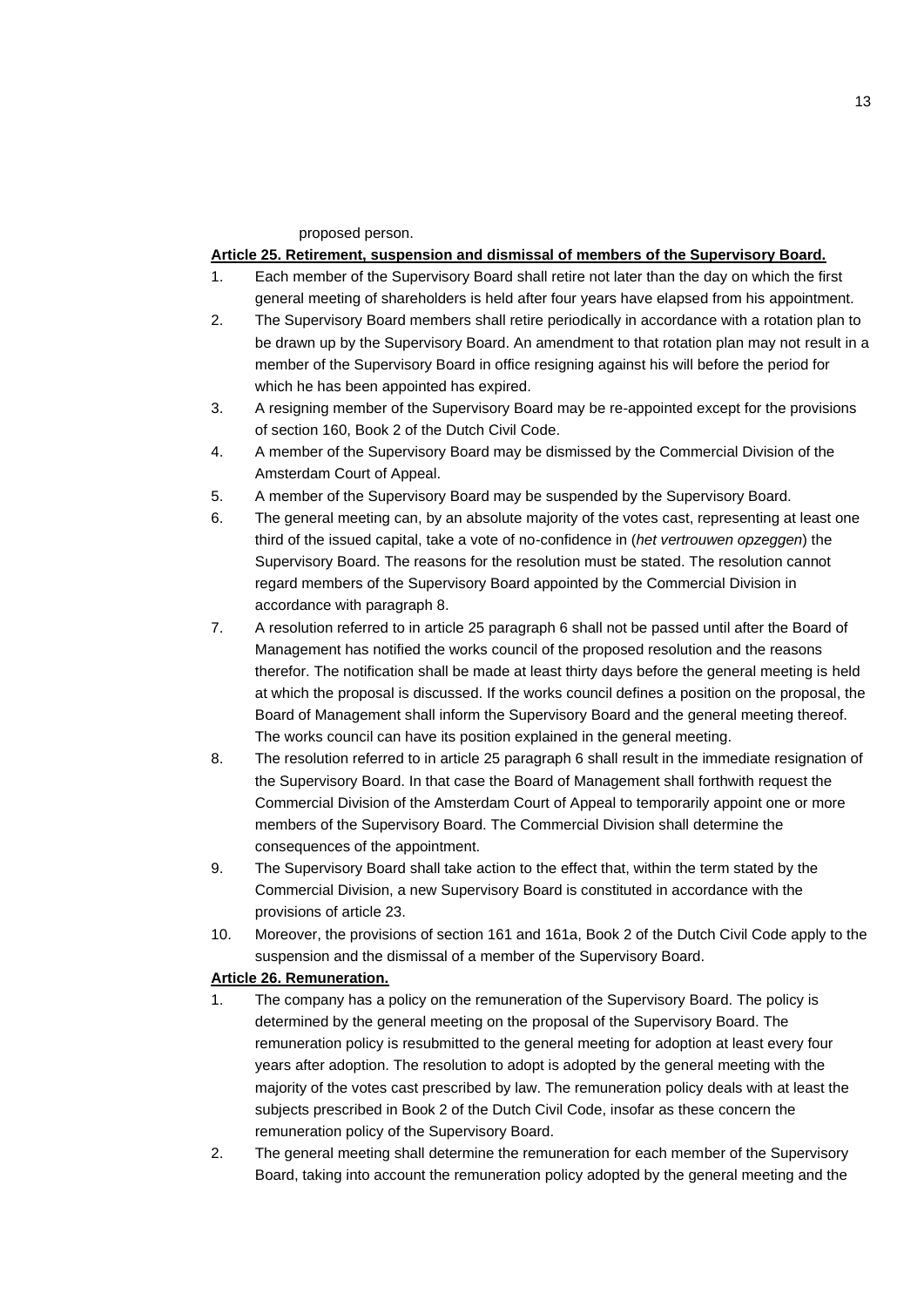relevant legal provisions. The company prepares an annual remuneration report for the individual members of the Supervisory Board in accordance with the relevant legal provisions. The remuneration report is annually submitted to the general meeting for an advisory vote.

#### **Article 27. Duties and powers.**

1. The Supervisory Board is responsible for the supervision of the management of the Board of Management and of the general course of affairs in the company and in the business connected with it.

It shall assist the Board of Management with advice. In performing their duties the Supervisory Board members shall act in accordance with the interests of the company and of the business connected with it.

- 2. The Board of Management shall supply the Supervisory Board in due time with the information required for the performance of its duties.
- 3. The Board of Management shall at least once a year, inform the Supervisory Board in writing of the main aspects of the strategic policy, the general and financial risks and the company's management and auditing systems.
- 4. The Supervisory Board shall have access to the buildings and premises of the company and shall be authorised to inspect the books and records of the company. The Supervisory Board may designate one or more persons from among its members or an expert to exercise these powers. The Supervisory Board may also otherwise be assisted by experts. The costs of these experts shall be for the account of the company.

#### **Article 28. Working procedures and decision-making. Committees.**

- 1. The Supervisory Board shall appoint from among its members a chairman and a vicechairman, who shall deputise for the former in his absence. He shall appoint whether or not from among its midst a secretary.
- 2. The Board shall make a provision for deputisation for the chairman, vice-chairman and secretary.
- 3. The Supervisory Board shall meet whenever the chairman so determines or three other members of the Supervisory Board or the Board of Management so requests.
- 4. Minutes shall be kept by the secretary of the proceedings at a meeting of the Supervisory Board. The minutes shall be adopted by the Supervisory Board in the same meeting or in a subsequent meeting of the Supervisory Board and in witness whereof they shall be signed by the chairman and the secretary.
- 5. All resolutions of the Supervisory Board shall be passed by an absolute majority of the votes cast.
- 6. The Supervisory Board may only pass valid resolutions in a meeting if the majority of the members of the Supervisory Board are present or represented at the meeting.
- 7. A member of the Supervisory Board may have himself represented by a co-member holding a written proxy. A member of the Supervisory Board may not act as proxy on behalf of more than one co-member of the Supervisory Board.
- 8. The Supervisory Board may also adopt resolutions without holding a meeting, provided the motion in question has been submitted to all members of the Supervisory Board and none has objected to this form of decision-making. A report shall be drawn up by the secretary of a resolution adopted in this way, attaching the replies received, and shall be signed by the chairman and the secretary.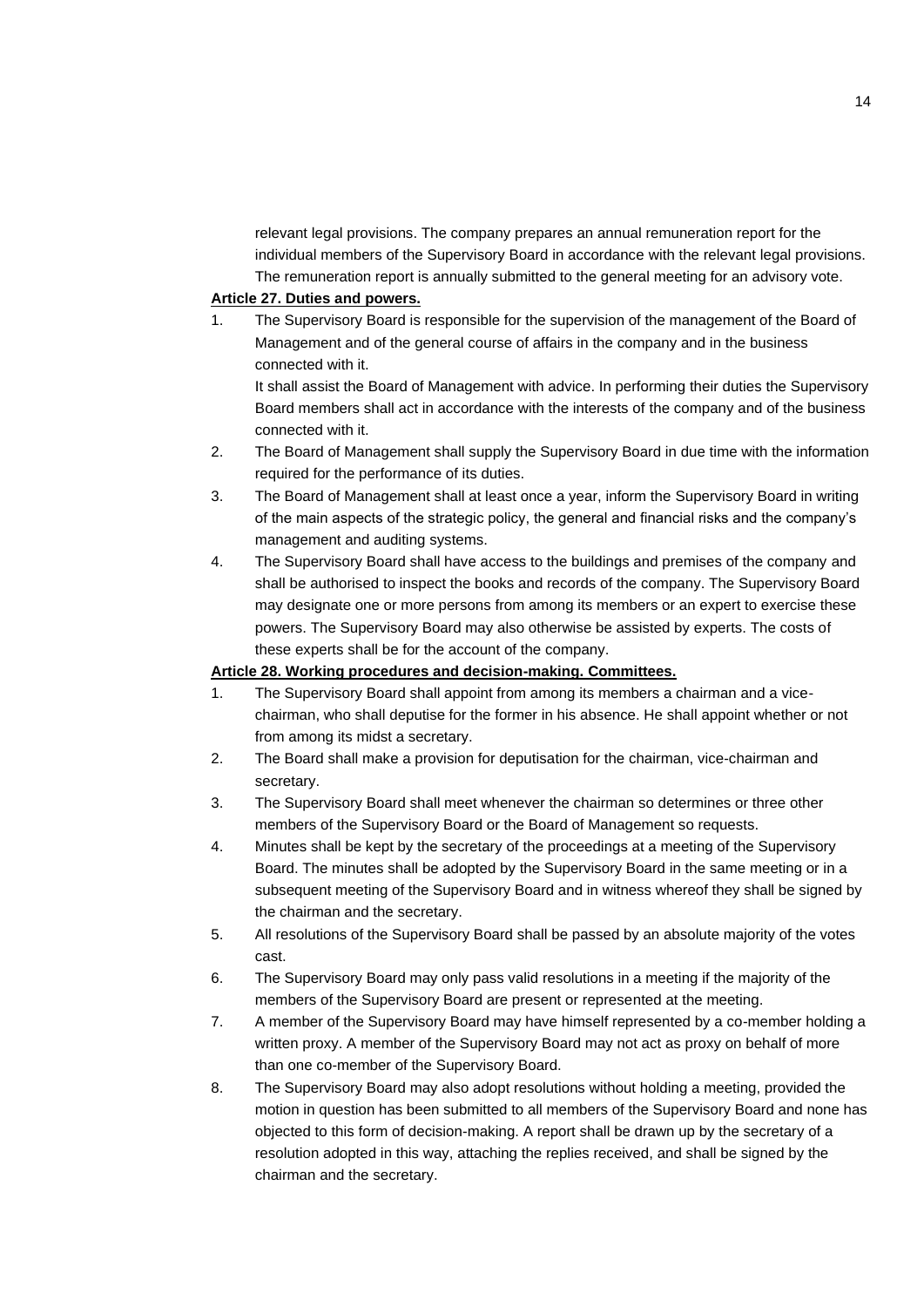- 9. The Supervisory Board shall meet together with the Board of Management whenever the Supervisory Board or the Board of Management so requests.
- 10. The Supervisory Board shall draw up by-laws containing further regulations on the procedure for holding meetings and decision-making by the Supervisory Board, and its operating procedures.
- 11. The Supervisory Board may, without prejudice to its responsibilities, designate one or more committees from among its members, who shall have the responsibilities specified by the Supervisory Board.
- 12. The composition of any such committee shall be determined by the Supervisory Board.
- 13. The general meeting may additionally remunerate the members of the committee(s) for their services.

## **Article 29. Indemnity.**

- 1. The company shall indemnify and hold harmless each member of the Board of Management and each member of the Supervisory Board (each of them, for the purpose of this article 29 only, the "Officer") against any and all liabilities, claims, judgements, fines and penalties (the "Claims"), incurred by the Officer in connection with any threatened, pending or completed action, investigation or other proceeding, whether civil, criminal or administrative (the "Action"), brought by any party other than the company itself or its group companies, as a consequence of acts or omissions in or related to his capacity as an Officer. Claims will include derivative actions brought on behalf of the company or its group companies against the Officer and claims by the company (or one of its group companies) itself for reimbursement of claims by third parties on the ground that the Officer was jointly liable toward that third party in addition to the company.
- 2. The Officer will not be indemnified against Claims in so far as they relate to the gaining in fact of personal profits, advantages or remuneration to which he was not legally entitled, or if the Officer shall have been judged in law to be liable for wilful misconduct (*opzet*) or intentional recklessness (*bewuste roekeloosheid*).
- 3. All expenses (including reasonable attorneys' fees and litigation costs) (together the "Expenses") incurred by the Officer in connection with any Action, shall be reimbursed by the company, but only upon receipt of a written undertaking from that Officer that he shall repay such Expenses if a competent Court should determine that he is not entitled to be indemnified. Expenses shall include any tax liability which the Officer may be subject to as a result of his indemnification.
- 4. Also in the event of an Action against the Officer by the company itself or its group companies, the company shall reimburse to the Officer his reasonable attorneys' fees and litigation costs but only upon receipt of a written undertaking by that Officer that he shall repay such fees and costs if a competent Court should resolve the Action in favour of the company or its group companies.
- 5. The Officer shall not admit any personal financial liability vis-à-vis third parties, nor enter into any settlement agreement in that respect, without the company's prior written authorisation. The company and the Officer shall use all reasonable endeavours to cooperate with a view to agreeing on the defence of any Claims. However, in the event that the company and the Officer would fail to reach such agreement, the Officer shall comply with all directions given by the company in its sole discretion.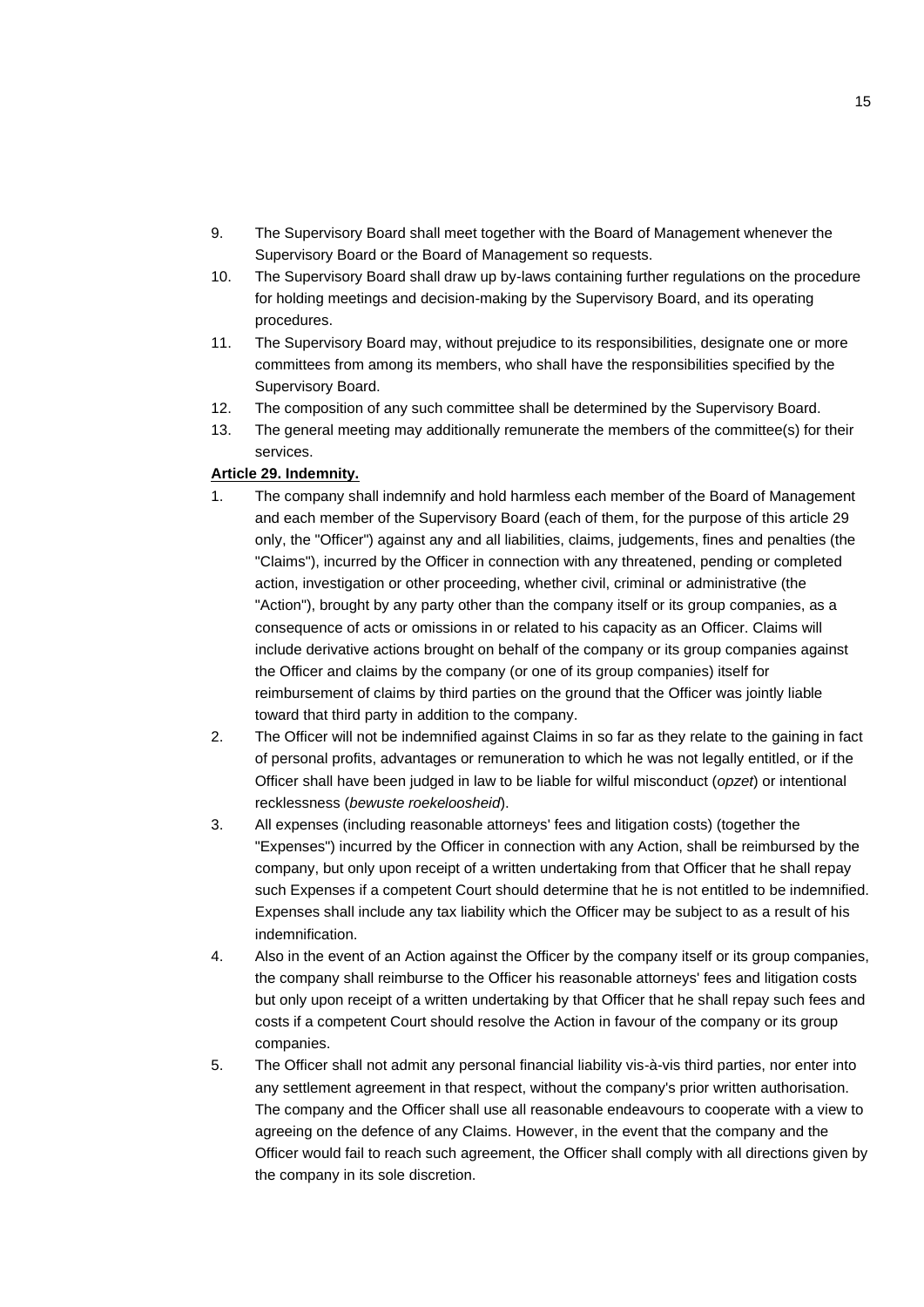- 6. The indemnity contemplated by this article 29 shall not apply to the extent Claims and Expenses are reimbursed by insurers.
- 7. In the event of amendment of this article 29, the indemnity provided thereby shall nevertheless continue to apply to Claims and/or Expenses incurred in relation to the acts or omissions by the Officer during the periods in which this clause was in effect.
- 8. The provision in this article 29 applies to the members of the Board of Management and the members of the Supervisory Board who are in office on the eleventh day of May two thousand and five as well as to every member of the Board of Management and every member of the Supervisory Board to be appointed after that date.

#### **CHAPTER X**

## **Annual accounts and report of the Board of Management. Profit.**

## **Article 30. Financial year. Annual accounts and report of the Board of Management.**

- 1. The financial year shall be the same as calendar year.
- 2. Annually, within four months after the end of the financial year, the Board of Management shall prepare the annual accounts and shall make them available for inspection by the shareholders at the office of the company. Within that period the Board of Management shall also make the report of the Board of Management available for inspection by the shareholders.
- 3. Within the period referred to in paragraph 2, the Board of Management shall send the annual accounts to the works council as well.
- 4. The annual accounts shall be signed by the members of the Board of Management and the Supervisory Board. If the signature of one or more of them is missing, this shall be stated and reasons for this omission shall be given.
- 5. Annually, the Supervisory Board shall prepare a report, which shall be enclosed with the annual accounts and the report of the Board of Management. The provisions of paragraphs 2 and 3 shall apply by analogy.
- 6. Moreover, Sections 101 and 102 and Part 9, Book 2 of the Dutch Civil Code shall be applicable to the annual accounts and the report of the Board of Management.

## **Article 31. Adoption of the annual accounts and release from liability.**

- 1. The annual accounts shall be adopted by the general meeting.
- 2. At the general meeting of shareholders at which it is resolved to adopt the annual accounts, a proposal concerning release of the members of the Board of Management from liability for the management pursued and a proposal concerning release of the members of the Supervisory Board from liability for the supervision, insofar as the exercise of their duties is reflected in the annual accounts or otherwise disclosed to the general meeting prior to the adoption of the annual accounts, shall be brought up separately for discussion. The scope of a release from liability shall be subject to limitations by virtue of the law.

## **Article 32. Dividend. Reservations.**

1. Of the distributable profits - the credit balance of the profit and loss account - a dividend shall be first distributed on preference shares C, in the amount of which the percentage - calculated over the paid up part of the nominal amount - is equal to the percentage of the refinancing interest rate of the European Central Bank increased by a margin to be set by the Board of Management and approved by the Supervisory Board amounting to one percentage point (1%) minimum and four percentage points (4%) maximum depending on the prevailing market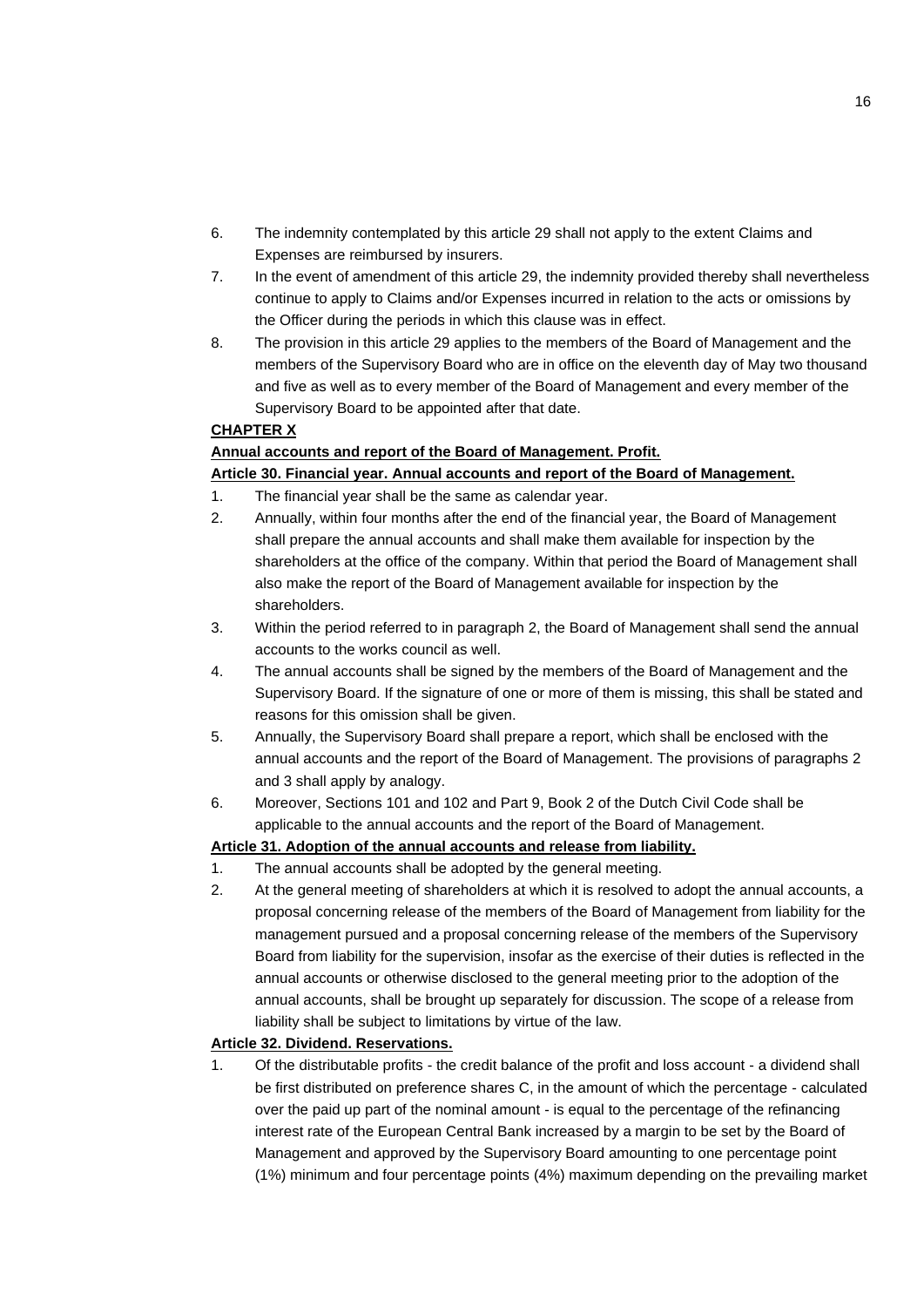conditions, averaged over the number of days over which the payment is made.

- 2. In the event the payment of dividend on the preference shares C as referred to in the preceding paragraph for any financial year cannot be made or cannot be made in full because the distributable profit does not permit it, the deficit shall be distributed and debited to the distributable part of the shareholders' equity.
- 3. Subsequently the Board of Management shall determine with the approval of the Supervisory Board which part of the remaining profits will be reserved after distribution of the preference shares C.
- 4. The part of the profit remaining after distribution on the preference shares C and reservation will be at the disposal of the general meeting, provided that no further distribution may be made on the preference shares C.
- 5. If it should appear from the adopted annual accounts that a loss was sustained in any year which cannot be covered from the reserves or offset in any other way, no profit shall be payable in subsequent years as long as such loss has not been made good.
- 6. The general meeting may resolve, on the motion of the Board of Management with the approval of the Supervisory Board, to make distributions to shareholders at the expense of the distributable part of the reserves.
- 7. The Board of Management may resolve to distribute an interim dividend. A resolution to that effect is subject to the approval of the Supervisory Board.
- 8. The Board of Management may resolve that a distribution on ordinary shares A occurs in whole or in part not in cash, but in shares in the company or depositary receipts thereof. A resolution to that effect is subject to the approval of the Supervisory Board.
- 9. Moreover, sections 104 and 105, Book 2 of the Dutch Civil Code shall be applicable to distributions to shareholders.

## **Article 33. The day on which the dividends are payable.**

The day on which the dividends and other distributions are payable shall be announced according to article 43. Any claim to a distribution by a shareholder expires after a period of five years.

## **CHAPTER XI**

## **General meetings of shareholders.**

## **Article 34. Annual meeting. Other meetings.**

- 1. The annual meeting shall be held each year within six months after the end of the financial year.
- 2. The agenda for that meeting shall include the following items:
	- a. the report of the Board of Management;
	- b. the adoption of the remuneration policy for the Board of Management, insofar as adjustments to that policy lead to a new policy and if article 17, paragraph 1, third sentence applies;
	- c. the adoption of the remuneration policy for the Supervisory Board, insofar as adjustments to that policy lead to a new policy and if article 26 paragraph 1 third sentence applies;
	- d. the remuneration report of the members of the Board of Management for an advisory vote;
	- e. the remuneration report of the members of the Supervisory Board for an advisory vote;
	- f. adoption of the annual accounts;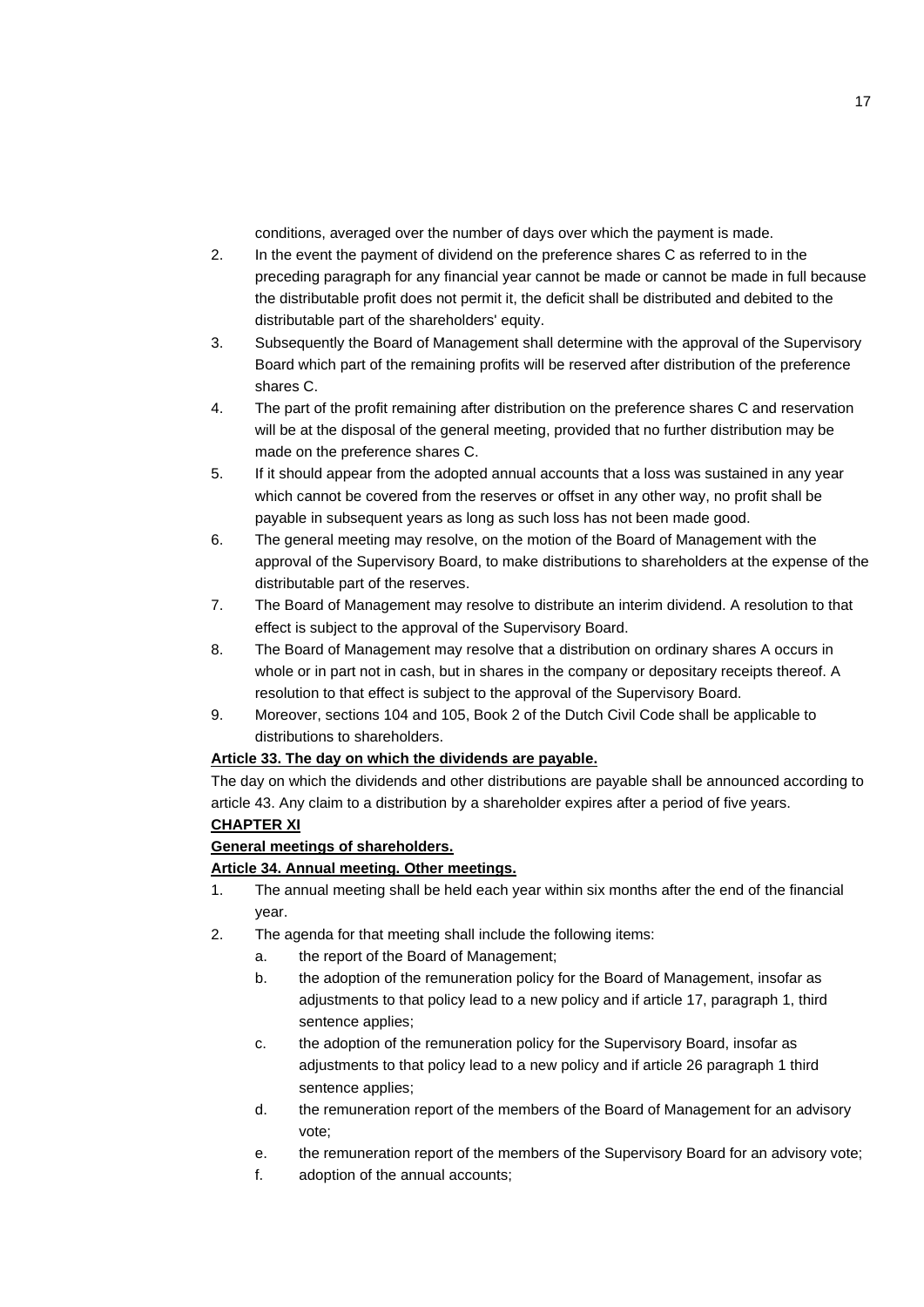- g. declaration of the dividend;
- h. release from liability of the members of the Board of Management;
- i. release from liability of the members of the Supervisory Board;
- j. notification of intended appointments of members of the Supervisory Board and members of the Board of Management, and of anticipated vacancies on the Supervisory Board; and
- k. any other motions put forward by the Supervisory Board or the Board of Management and announced pursuant to article 36, such as a motion to designate a corporate body competent to issue shares and on the authorization of the Board of Management to have the company to acquire its own shares or depositary receipts therefor.
- 3. Other general meetings of shareholders shall be held as often as the Board of Management or the Supervisory Board deems necessary, without prejudice to the provisions of sections 110, 111 and 112, Book 2 of the Dutch Civil Code.

#### **Article 35. Defining one's position and the work council's right to speak.**

- 1. A:
	- a. proposal to approve a resolution as referred to in article 20 paragraph 1; or a
	- b. proposal to appoint a member of the Supervisory Board as referred to in article 23 paragraph 1,

will not be submitted to the general meeting until the works council has been given the opportunity to take a position with respect thereto, timely prior to the date notice of the relevant general meeting of shareholders is given. The chairperson of the works council, or a member of the works council appointed by him, will be given the opportunity to explain the position of the works council in the general meeting of shareholders. The absence of a position of the works council will not affect the validity of the resolution- making in the general meeting.

2. The powers of the works council referred to in paragraph 1 of this article only apply if and insofar as prescribed by sections 107a, and 158, Book 2 of the Dutch Civil Code.

## **Article 36. Notice of meetings. Agenda.**

- 1. General meetings of the shareholders shall be convened by the Supervisory Board or the Board of Management.
- 2. The meeting shall be announced no later than the forty-second day before the day of the meeting, or if allowed by law on a shorter period at discretion of the Board of Management.
- 3. The notice convening a general meeting on a resolution to issue shares may be sent with a shorter notice period that provided by section 115, subsection 2, Book 2 of the Dutch Civil Code, provided that the conditions of imposing measures pursuant to section 1:75a of the Dutch Financial Supervision Act have been met, and the issue of shares is required to prevent the conditions for liquidation as referred to in section 3A:18, first subsection, of that act from being met. In the event that a general meeting is convened with due observance of the conditions in the preceding sentence, the record date within the meaning of article 40 paragraph 2 will be the second day following the convocation.
- 4. The notice of the meeting will state:
	- a. the subjects to be dealt with;
	- b. venue and time of the meeting;
	- c. the requirements for admittance to the meeting by a person holding a written instrument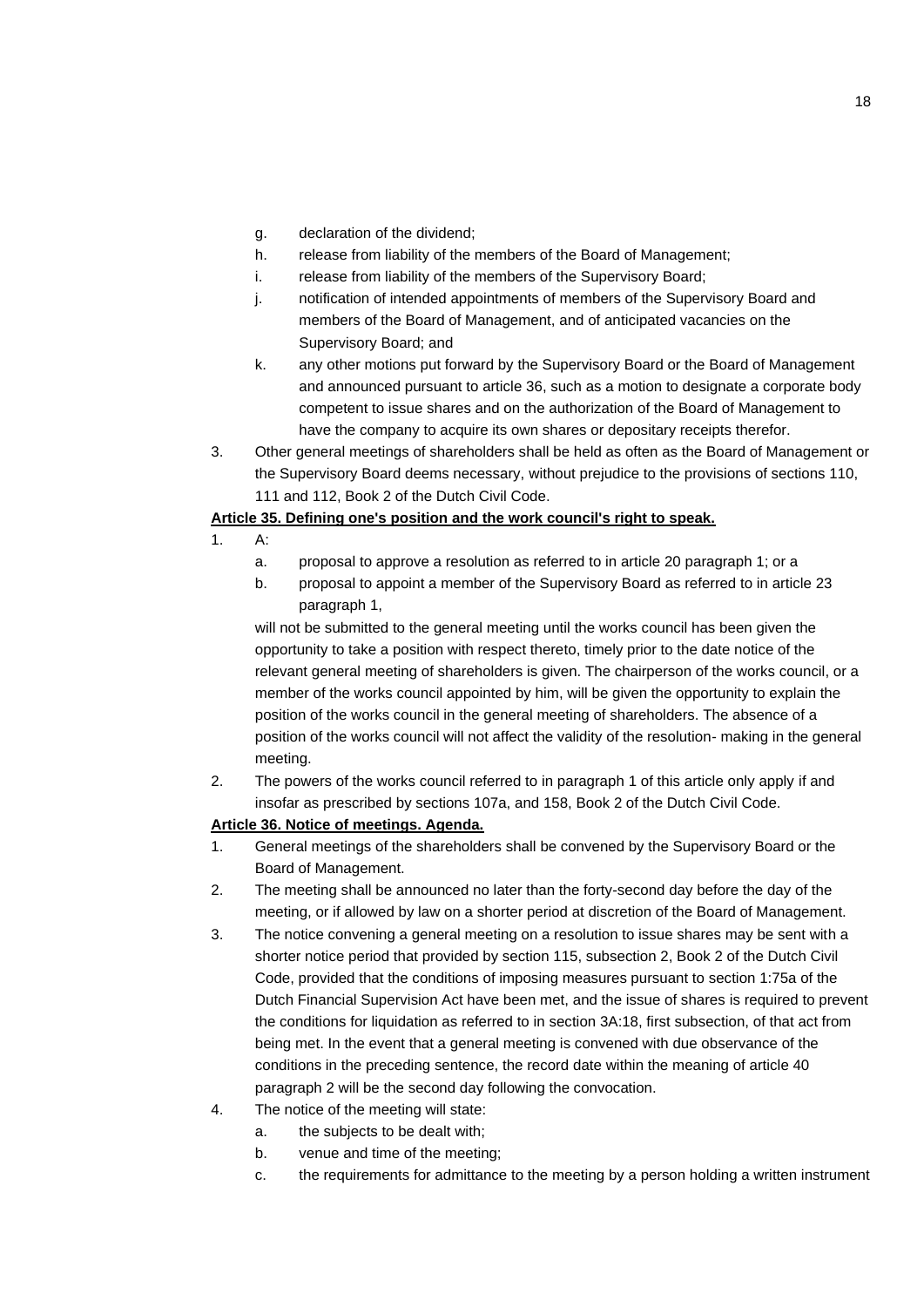of proxy;

- d. the requirements for admittance to the meeting and to exercise voting rights by means of electronic communication, if these rights can be exercised as described in article 40 paragraph 4;
- e. the record date; and
- f. the address of the Company's website,

without prejudice to the provisions of article 44 paragraph 2 of the articles of association and of section 99, subsection 7, Book 2 of the Dutch Civil Code.

- 5. Shareholders and holders of depositary receipts that are solely or jointly entitled thereto in accordance with the law have a right to request the Board of Management and the Supervisory Board to place subjects on the agenda of the general meeting of shareholders, provided the reasons for the request are stated therein and the request or the proposed resolution is received by the chairman of the Board of Management or the chairman of the Supervisory Board in writing at least sixty days before the date of the general meeting of shareholders.
- 6. The notice convening a meeting shall be issued in the manner stated in article 43.
- 7. Matters not stated in the notice convening the meeting may be further announced, subject to the time limit pertaining to the convocation of meetings, in the manner stated in article 43.
- 8. No later than on the day the meeting is convened, the company will notify the shareholders via its website of:
	- a. the information as referred to in paragraph 3;
	- b. to the extent applicable, the documents to be submitted to the general meeting of shareholders;
	- c. the draft resolutions to be presented to the general meeting of shareholders, or, if no draft resolutions shall be presented, an explanation by the Board of Management of each subject to be discussed;
	- d. to the extent applicable, draft resolutions submitted by shareholders and holders of depositary receipts regarding the subjects to be discussed by them as contained on the agenda for the annual meeting; and
	- e. to the extent applicable, a power of attorney form and a form to exercise a voting right by letter.
- 9. No later than on the day the meeting is convened, the company will notify the shareholders and holders of depositary receipts via its website of the total number of shares and voting rights on the day the meeting is convened. If the total number of shares and voting rights on the record date has changed, the company shall notify the shareholders and holders of depositary receipts via its website on the first working day after the record date of the total number of shares and voting rights on the record date.

## **Article 37. Venue of meetings.**

The general meetings of shareholders shall be held in 's-Hertogenbosch, Amsterdam, The Hague or Utrecht.

## **Article 38. Chairmanship.**

1. The general meetings of shareholders shall be presided over by the chairman of the Supervisory Board or, in his absence, by a vice-chairman of that board; in the event that the latter is absent, the person appointed for that purpose pursuant to article 28 paragraph 2, shall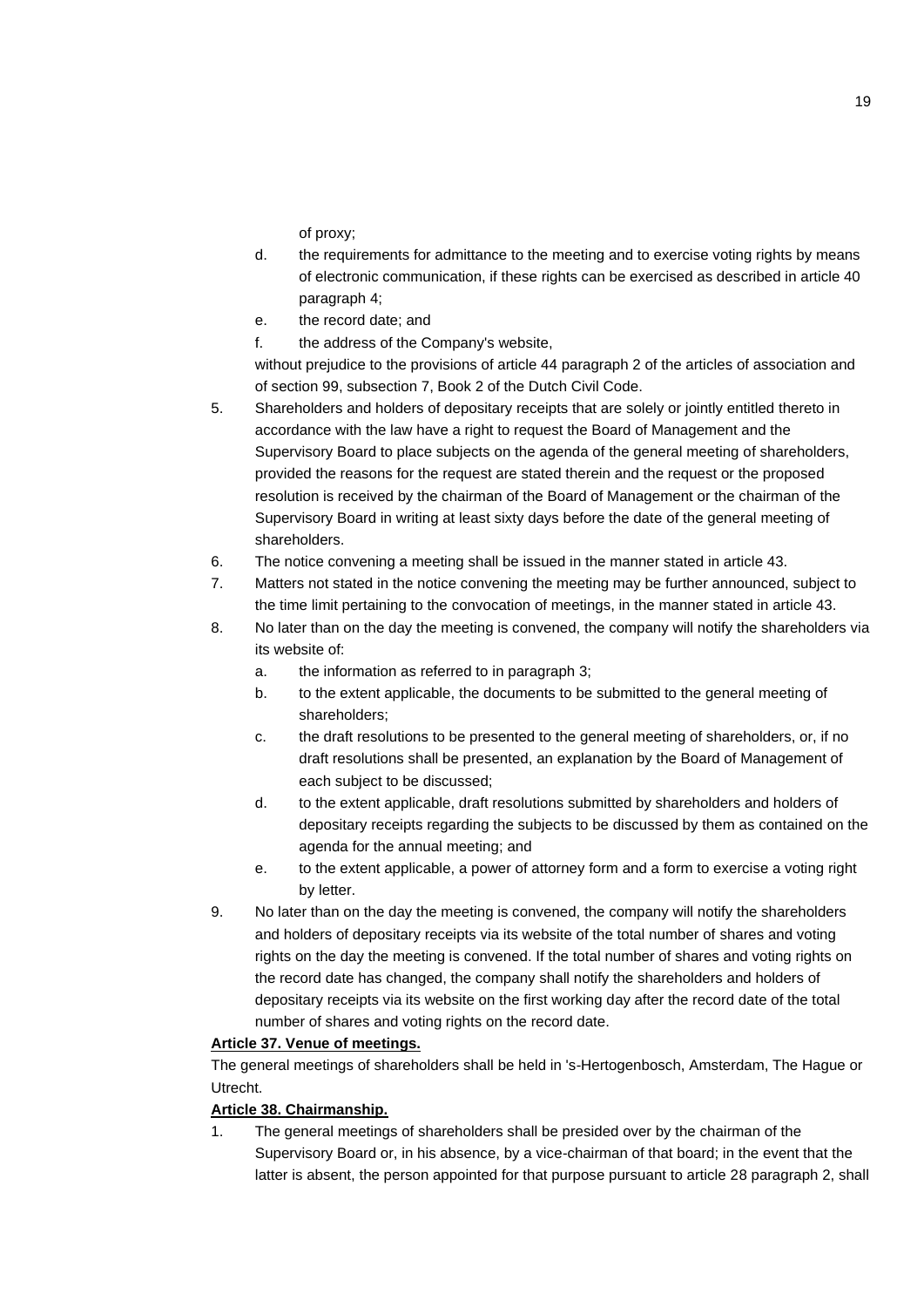deputise for him.

The Supervisory Board may appoint another chairman for a general meeting of shareholders.

- 2. If the chairman of a meeting has not been appointed in accordance with paragraph 1, the meeting shall itself appoint a chairman. Until that time, a member of the Board of Management designated thereto by the Board of Management shall serve as acting chairman.
- 3. The chairman of the meeting decides, to the exclusion of every other person, on proposals with the regards to the order of the meeting. The chairman has the right to cut a person short and to have such a person removed from the meeting.

## **Article 39. Minutes.**

- 1. Minutes shall be kept of the proceedings of each general meeting of shareholders by a secretary appointed by the chairman. The minutes shall be adopted by the chairman and the secretary and shall be signed by them in witness thereof.
- 2. The Supervisory Board or the chairman may determine that a notarial record be made of the proceedings of the meeting.

## **Article 40. Rights to attend meetings. Admission.**

- 1. Each shareholder and holder of depositary receipts is authorized, either in person or represented by a representative authorized in writing, to take part in, to speak at, and to the extent applicable, to exercise his voting rights in the general meeting of shareholders. The provisions of this article 40 concerning shareholders apply by analogy to each usufructuary and pledgee of shares to the extent they are entitled to voting rights and/or the right to attend general meetings of shareholders.
- 2. The record date and the manner in which shareholders and holders of depository receipts can register and exercise their rights themselves or by a written representative will be set out in the notice of the meeting.
- 3. A shareholder, a holder of depository receipts or his proxy will only be admitted to the meeting if he has notified the company of his intention to attend the meeting in writing at the address and by the date specified in the notice of meeting. A shareholder, a holder of depository receipts or his proxy will only be admitted to the meeting, if the shares respectively the depository receipts in question are registered in the shareholder's name or the holder of depositary receipts' name on the record date. The proxy is also required to produce written evidence of his mandate. The company offers those entitled to attend meetings the opportunity to notify the company by electronic means of a power of attorney granted.
- 4. The Board of Management is authorized to determine that the rights in respect of a general meeting of shareholders as referred to in paragraph 1 can be exercised by using an electronic means of communication. If so decided, it will be required that the person who is entitled to attend and address meetings or his proxy holder can be identified through the electronic means of communication, follow the discussions in the meeting and exercise the voting right. The Board of Management may also determine that the electronic means of communication used must allow the person who is entitled to attend and address meetings or his proxy holder to participate in the discussions.
- 5. The Board of Management may determine further conditions to the use of electronic means of communication as referred to in paragraph 4, provided such conditions are reasonable and necessary for the identification of those entitled to attend meetings and the reliability and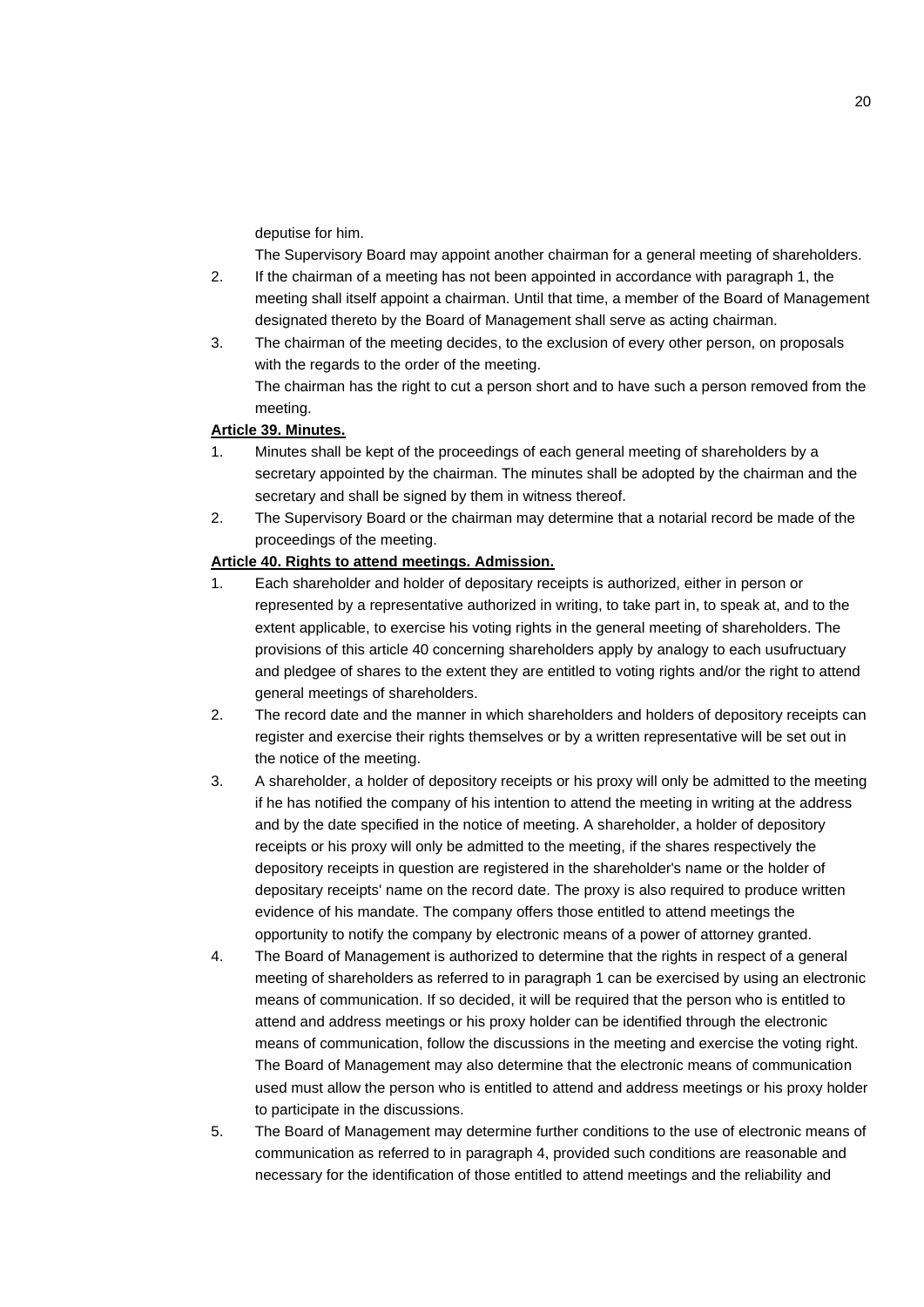safety of the communication. Such further conditions will be set out in the notice of the meeting. The foregoing does, however, not restrict the authority of the chairman of the meeting to take such action as he deems fit in the interest of the meeting being conducted in an orderly fashion. Any non or malfunctioning of the means of electronic communication used is at the risk of the person who is entitled to attend and address meetings using the same.

- 6. Each nominal amount of one euro (EUR 1) in shares confers the right to cast one vote.
- 7. The attendance list must be signed by each person who is entitled to vote or his representative.
- 8. The members of the Supervisory Board and the members of the Board of Management shall have the right in that capacity to attend the general meeting of shareholders.
- 9. The chairman shall decide whether persons other than those referred to above in this article shall be admitted to the meeting without prejudice to the provisions of article 35 paragraph 1.

#### **Article 41. Voting.**

- 1. All resolutions for which no greater majority is required by law or the articles of association shall be passed by an absolute majority of the votes cast.
- 2. If no-one has obtained an absolute majority in voting on the election of persons, a second unrestricted ballot shall be taken. If no-one then obtains an absolute majority, further ballots shall be taken until either one person obtains an absolute majority or there is a tie in votes between two persons. Such further voting (not including the second free ballot) shall be between the persons voted upon in the preceding ballot except for the person obtaining the lowest number of votes in that preceding ballot. If more than one person obtained the lowest number of votes in the preceding ballot, lots shall be drawn to decide which of those persons is to withdraw from the next ballot.
- 3. In the event of a tie in votes the motion shall be rejected.
- 4. The chairman of the meeting will decide whether and to what extent votes are taken orally, in writing, electronically or by acclamation.
- 5. Abstentions and invalid votes shall not be counted as votes.
- 6. The Board of Management may determine that votes cast by electronic means of communication or by letter before the general meeting of shareholders shall be treated the same as votes cast during the meeting. These votes cannot be cast before the record date. Without prejudice to the other provisions of article 40, the notice shall state the manner in which persons entitled to take part in and vote at meetings may exercise their rights prior to the meeting.
- 7. Moreover, the provisions of sections 13, 117, 117a, 117b, 117c and 120 Book 2 of the Dutch Civil Code shall also be applicable to the general meeting of shareholders.

## **Article 42. Meetings of holders of preference shares of a certain class.**

- 1. Meetings of holders of preference shares of a certain class are convened by the Supervisory Board or the Board of Management if, pursuant to the provisions of these articles, a resolution of the meeting concerned is required.
- 2. Resolutions of the shareholders of a certain class may also be taken in writing instead of during a meeting, provided it is taken unanimously by all the shareholders of that certain class having a right to vote.

The aforesaid manner of decision-making shall not be permitted if there are holders of depositary receipts for shares of the class concerned to whom the rights attributable to holders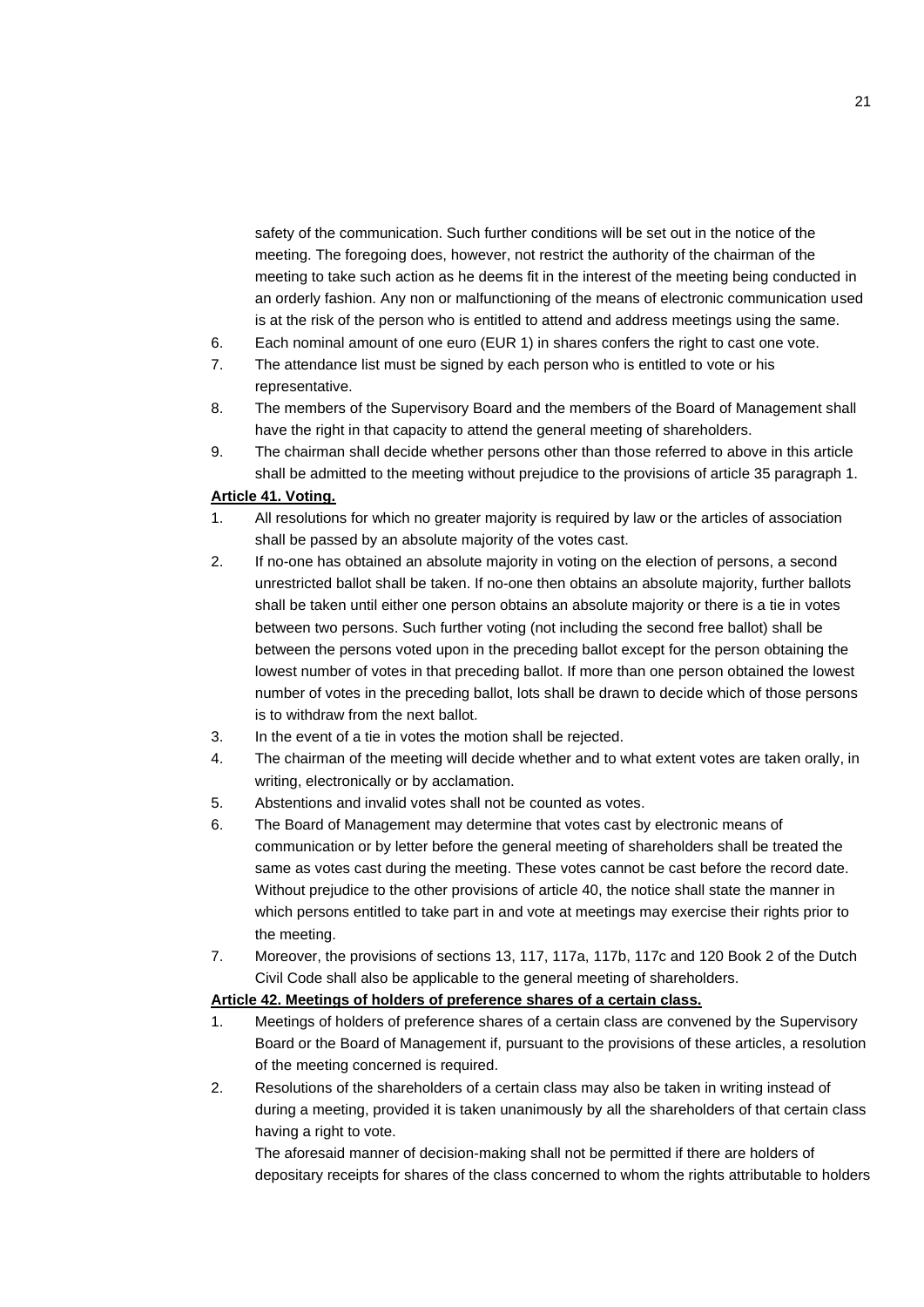of depositary receipts accrue.

3. Articles 36, paragraphs 2 through 7 and 37 through 41 apply by analogy, unless the Supervisory Board or the Board of Management decide otherwise.

## **CHAPTER XII**

## **Convocations and notifications.**

## **Article 43.**

- 1. All notices convening general meetings of shareholders, all announcements relating to dividends and other distributions and all other communications to shareholders and holders of depositary receipts shall be disclosed by announcement through electronic means of communication which is directly and permanently accessible until the meeting, without prejudice to the provisions of section 96a, subsection 4, Book 2 of the Dutch Civil Code.
- 2. Shareholders shall also receive written notices and announcements referred to in the previous paragraph at the addresses of shareholders according to the register of shareholders as referred to in article 5 paragraph 1. An electronic mail address given by a shareholder to the company will constitute evidence of that shareholder's consent with the sending of notices electronically.

## **CHAPTER XIII**

## **Amendment of the articles of association and dissolution.**

## **Article 44. Amendment of the articles of association. Dissolution. Merger. Demerger.**

- 1. A resolution of the general meeting to amend the articles of association or to dissolve the company or to legally merge or legally demerge, may only be adopted on a motion of the Board of Management which has been approved by the Supervisory Board.
- 2. If a proposal to amend the articles to association or to dissolve the company is to be put to the general meeting, this shall at all times be stated in the notice convening the general meeting of shareholders or be announced subsequently as referred to in article 36 paragraph 7 and in the case of an amendment to the articles of association, a copy of the proposal including the verbatim text of the proposed amendment shall be deposited simultaneously at the office of the company for inspection and be made available free of charge to shareholders and to holders of depositary receipts until the end of the meeting.

## **Article 45. Liquidation.**

- 1. In the event of dissolution of the company pursuant to a resolution of the general meeting, the members of the Board of Management shall be charged with the liquidation of the business of the company and the Supervisory Board with the supervision thereof.
- 2. During liquidation, the provisions of these articles of association shall remain in force to the extent possible.
- 3. Out of the surplus remaining after settlement of the debts, the nominal amount paid up on each preference share C shall be distributed to holders of preference shares C.
- 4. The then remaining amount shall be transferred to the holders of ordinary shares A in proportion to the aggregate nominal amount of each person's ordinary shares A.
- 5. Part 1, Book 2 of the Dutch Civil Code shall also be applicable to the liquidation.

## **Transition provision.**

As of the day of the implementation of the legal merger, each of the shares in the share capital of the company will be converted to ordinary shares A.

The issued share capital is forty-one million three hundred sixty-one thousand six hundred and